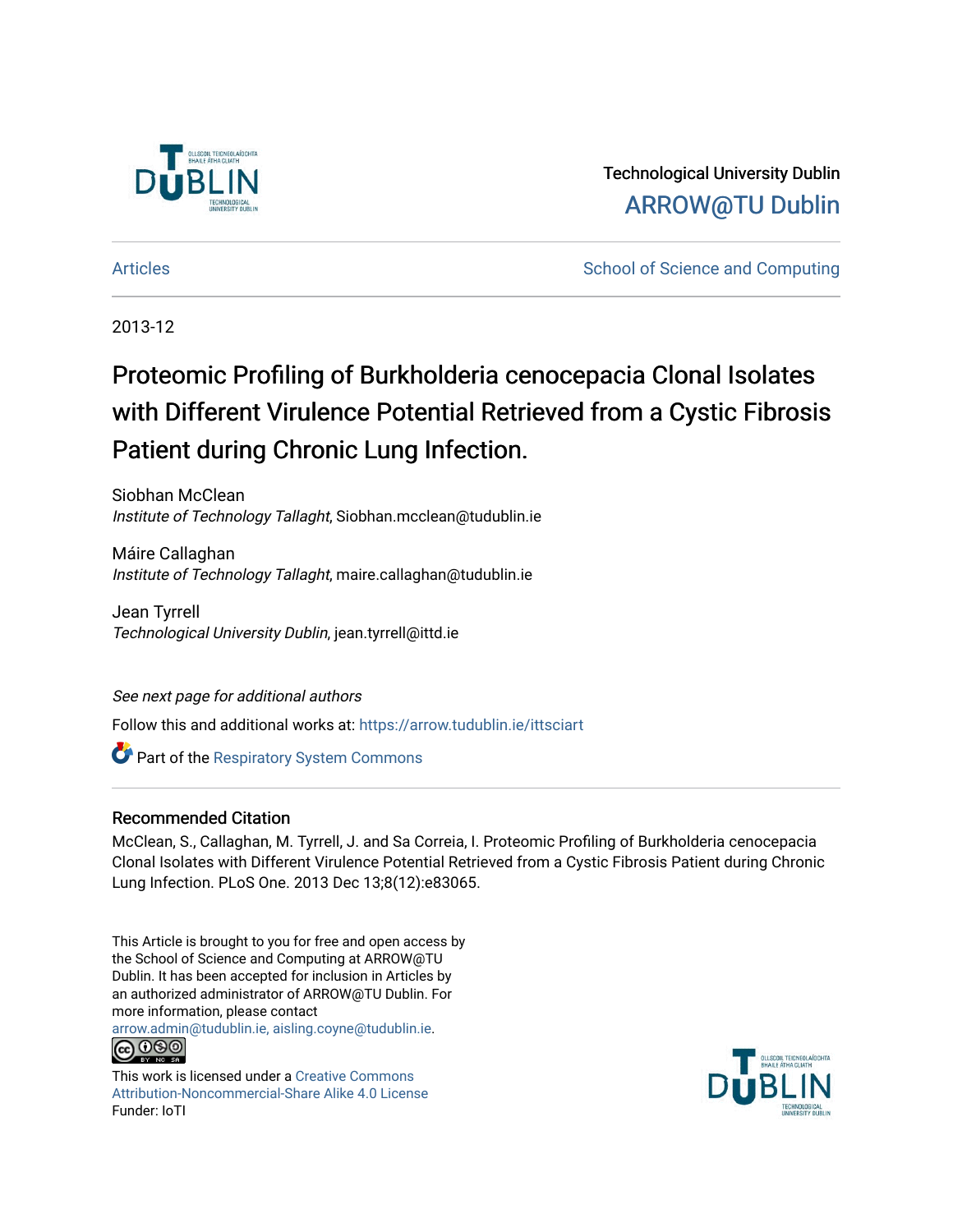## Authors

Siobhan McClean, Máire Callaghan, Jean Tyrrell, and Isabelle Sa Correia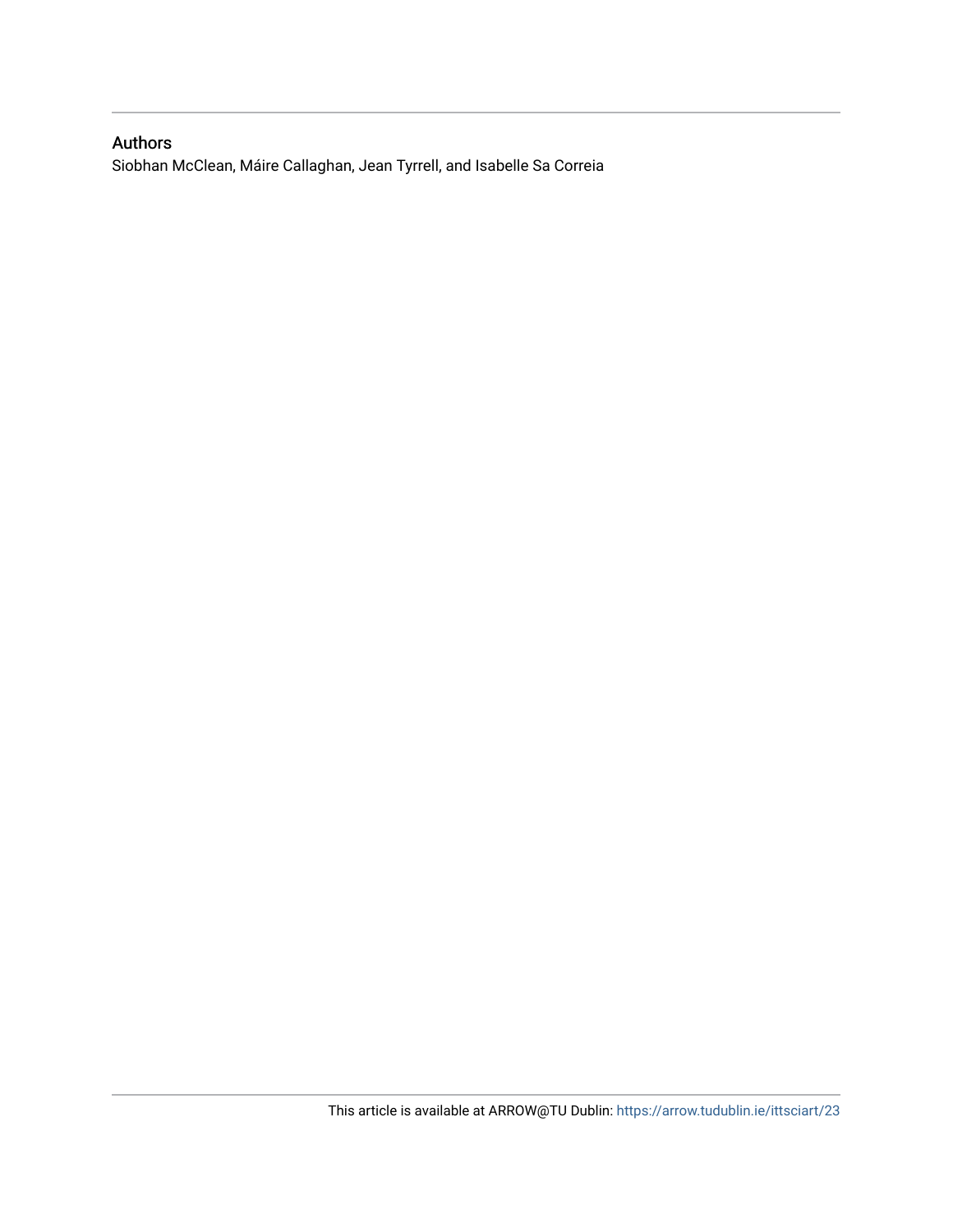# **Proteomic Profiling of** *Burkholderia cenocepacia* **Clonal Isolates with Different Virulence Potential Retrieved from a Cystic Fibrosis Patient during Chronic Lung Infection**

### **Andreia Madeira<sup>1</sup> , Sandra C. dos Santos<sup>1</sup> , Pedro M. Santos1¤, Carla P. Coutinho<sup>1</sup> , Jean Tyrrell<sup>2</sup> , Siobhán McClean<sup>2</sup> , Máire Callaghan<sup>2</sup> , Isabel Sá-Correia1\***

**1** Institute for Biotechnology and Bioengineering, Centre for Biological and Chemical Engineering, Department of Bioengineering, Instituto Superior Técnico, Universidade de Lisboa, Lisbon, Portugal, **2** Centre of Microbial Host Interactions, Department of Science, ITT-Dublin, Dublin, Ireland

#### **Abstract**

Respiratory infections with *Burkholderia cepacia* complex (Bcc) bacteria in cystic fibrosis (CF) are associated with a worse prognosis and increased risk of death. In this work, we assessed the virulence potential of three *B. cenocepacia* clonal isolates obtained from a CF patient between the onset of infection (isolate IST439) and before death with cepacia syndrome 3.5 years later (isolate IST4113 followed by IST4134), based on their ability to invade epithelial cells and compromise epithelial monolayer integrity. The two clonal isolates retrieved during late-stage disease were significantly more virulent than IST439. Proteomic profiling by 2-D DIGE of the last isolate recovered before the patient's death, IST4134, and clonal isolate IST439, was performed and compared with a prior analysis of IST4113 vs. IST439. The cytoplasmic and membrane-associated enriched fractions were examined and 52 proteins were found to be similarly altered in the two last isolates compared with IST439. These proteins are involved in metabolic functions, nucleotide synthesis, translation and protein folding, cell envelope biogenesis and iron homeostasis. Results are suggestive of the important role played by metabolic reprogramming in the virulence potential and persistence of *B. cenocepacia*, in particular regarding bacterial adaptation to microaerophilic conditions. Also, the content of the virulence determinant AidA was higher in the last 2 isolates. Significant levels of siderophores were found to be secreted by the three clonal isolates in an iron-depleted environment, but the two late isolates were more tolerant to low iron concentrations than IST439, consistent with the relative abundance of proteins involved in iron uptake.

**Citation:** Madeira A, dos Santos SC, Santos PM, Coutinho CP, Tyrrell J, et al. (2013) Proteomic Profiling of *Burkholderia cenocepacia* Clonal Isolates with Different Virulence Potential Retrieved from a Cystic Fibrosis Patient during Chronic Lung Infection. PLoS ONE 8(12): e83065. doi:10.1371/journal.pone. 0083065

**Editor:** José A. Bengoechea, Quuen's University Belfast, United Kingdom

**Received** July 25, 2013; **Accepted** November 7, 2013; **Published** December 13, 2013

**Copyright:** © 2013 Madeira et al. This is an open-access article distributed under the terms of the [Creative Commons Attribution License](http://creativecommons.org/licenses/by/4.0/), which permits unrestricted use, distribution, and reproduction in any medium, provided the original author and source are credited.

**Funding:** This work was supported by FEDER and FCT – Fundação para a Ciência e a Tecnologia (contract PEst-OE/EQB/LA0023/2011\_ research line: Systems and Synthetic Biology; PhD grant to A.M. – SFRH/BD/37012/2007, and PD grants to S.S. – SFRH/BPD/75483/2010 and C.C. – SFRH/BPD/ 81220/2011. The funders had no role in study design, data collection and analysis, decision to publish, or preparation of the manuscript.

**Competing interests:** The authors have declared that no competing interests exist.

\* E-mail: isacorreia@tecnico.ulisboa.pt

¤ Current address: CBMA-Centre of Molecular and Environmental Biology, Department of Biology, University of Minho, Campus de Gualtar, Braga, Portugal

#### **Introduction**

Long-term respiratory infections with *Burkholderia cepacia* complex (Bcc) bacteria in cystic fibrosis (CF) patients generally lead to an accelerated decline in lung function and, in many cases, to a fatal necrotizing pneumonia known as cepacia syndrome [\[1,2\]](#page-13-0). These bacteria are serious opportunistic pathogens and virtually impossible to eradicate from the CF lung [\[1,3,4](#page-13-0)]. Moreover, Bcc species are characterised by remarkable genome plasticity, providing them with a major advantage to adapt to the highly stressful CF lung environment [[5–7](#page-13-0)]. Widespread positive selection pressure across the

genome of Bcc bacteria leads to the emergence of multiple phenotypic clonal variants that exhibit different antimicrobial susceptibility patterns, as well as other phenotypic alterations relevant in the context of bacterial pathogenesis [\[8–11](#page-13-0)].

Understanding the underlying mechanisms employed by Bcc bacteria to adapt to the CF airway environment under such conditions is crucial to deal with chronic infections and improve disease management. We have recently contributed to the elucidation of these adaptive mechanisms based on extensive phenotypic, genotypic and genome-wide expression analysis of selected *B. cenocepacia* clonal variants [\[7,8,12,13\]](#page-13-0). These are part of an extensive collection comprising over 700 clinical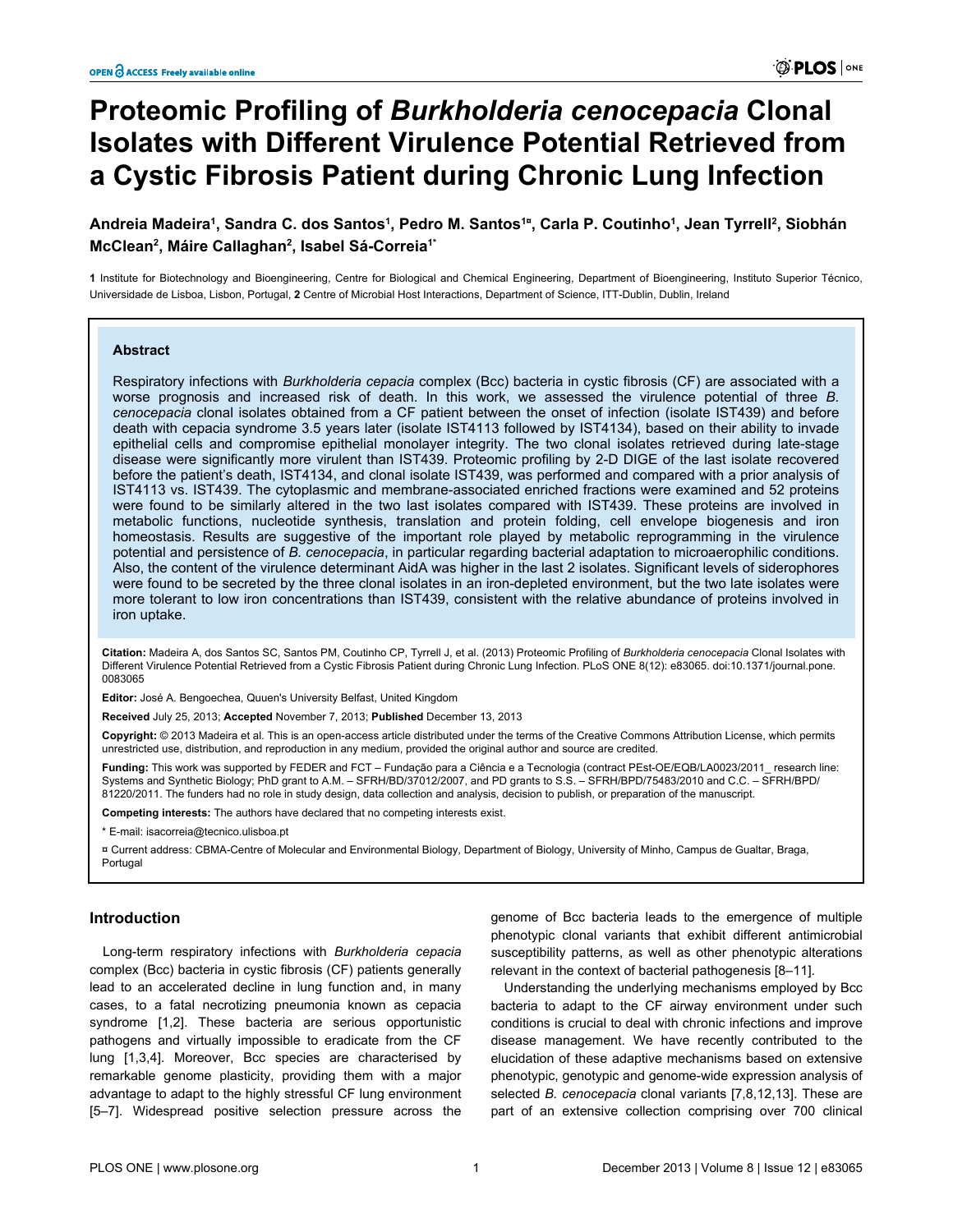isolates of different Bcc species, gathered during an 18-year long epidemiological survey of Bcc bacteria involved in respiratory infections at the major Portuguese CF Treatment Centre at Santa Maria Hospital in Lisbon [[7](#page-13-0),[14](#page-13-0),[15](#page-14-0)]. Recent studies have focused on a series of 11 *B. cenocepacia* clonal isolates (*recA* lineage III-A) retrieved from the sputum of a chronically colonised CF patient (J), from the onset of infection to his death 3.5 years later with cepacia syndrome, where clonal expansion of the first isolate was proposed to occur [[8,14\]](#page-13-0). Three isolates from the set of 11 variants have been particularly scrutinised by genome-wide expression analyses [[12](#page-13-0),[13](#page-13-0)]: IST439, the first *B. cenocepacia* isolate recovered, which presumably initiated the infection; IST4113, obtained almost 3 years later after a period of exacerbated infection and intravenous therapy; and IST4134, the last isolate retrieved from the patient immediately before death with cepacia syndrome.

The study of mechanisms and dynamics of microbial evolution within a host environment, and how it relates to pathogenicity and virulence, is currently a topic of paramount importance in health sciences. In this study, we examined the epithelial interactions of clonal isolates IST439, IST4113, and IST4134, and found that the 2 isolates retrieved during latestage disease have a significantly greater capacity for epithelial invasion than the one recovered at the onset of infection. In an effort to identify mechanisms underlying this altered virulence phenotype, we employed a 2-D Difference Gel Electrophoresis (2-D DIGE) quantitative proteomics approach, under the assumption that proteins that are similarly altered in both IST4113 and IST4134 compared to IST439 are likely to be involved in the increased persistence of those clonal isolates in the CF lung. To this end, we compared the proteomes of IST439 and IST4134 (this work) and integrated these findings with the prior analysis of IST4113 *vs.* IST439 [[13\]](#page-13-0), which had been mainly focused on the identification of mechanisms of genetic adaptation leading to antimicrobial resistance in the CF airways. The results highlight the involvement of proteins associated with metabolic functions in increased persistence and virulence potential, in agreement with recent genome-wide studies [\[16–18\]](#page-14-0).

#### **Materials and Methods**

#### *Burkholderia cenocepacia* **isolates and growth conditions**

The three clinical *B. cenocepacia* isolates studied, IST439, IST4113 and IST4134, were recovered from the sputum of a CF patient under surveillance at the CF Centre of Hospital de Santa Maria [[7,14](#page-13-0),[15](#page-14-0)]. The clonal isolates were obtained between January 1999 and July 2002. Studies involving the use of these isolates were approved by the ethics committee of the Hospital (Comissão de Ética para a Saúde do HSM/FML), and the anonymity of the patients is preserved. No unpublished clinical data is included in this study. Studies regarding retrospective molecular microbiology analyses and functional genomics were authorized by the ethics committee. The specific samples used in this study have also been described in previous publications [\[7,14](#page-13-0)[,15\]](#page-14-0). For the proteomic analysis, cell

samples of *B. cenocepacia* isolates were prepared by suspending well isolated colonies from Luria Bertani (LB, Difco, Sparks, MD USA) agar plates in 3 mL LB broth, followed by overnight growth at 37°C with shaking at 250 rpm. These cultures were used to obtain cells in mid-exponential phase ( $OD<sub>640 nm</sub>$  of 0.4±0.05). After dilution to a standardised  $OD<sub>640 nm</sub>$ of 0.2 in NaCl 0.9% (w/v), 100 µL of these cell suspensions were plated onto LB agar plates and incubated for 24 hours at 37°C.

#### **Transepithelial resistance of bronchial epithelial monolayers exposed to** *B. cenocepacia* **clonal variants**

Polarized epithelial monolayers were established using two independent bronchial epithelial cells, which expressed functional CFTR (16HBE14o-) or were homozygous negative for the ΔF508 mutation (CFBE41o-) (a generous gift from Dr. Dieter Gruenert, University of California, San Francisco). 16HBE14o- cells [\[19\]](#page-14-0) were seeded onto 0.3 µM permeable filter supports at a density of  $1\times10^5$  cells per mL with a liquid/ liquid interface for 6 days. CFBE41o- cells (CFTR negative) [[20](#page-14-0),[21](#page-14-0)] were seeded onto 0.3  $\mu$ M filters at a density of  $7 \times 10^5$ cells per mL with a liquid/liquid interface for one day and changed to air/liquid interface for five days. On day five, antibiotic was removed from media and transepithelial resistance (TER) measurements taken using electrodes (World Precision Instruments), to confirm monolayer integrity. Bacterial strains were grown in MM9 media and on day 6, the bacteria were added to the epithelial monolayers at a Multiplicity of infection (MOI) of 50:1. The TERs of both control (either no bacteria added to the culture or *Escherichia coli*-exposed monolayers) and *B. cenocepacia*-exposed monolayers were measured at 0, 2, 4, 6, 8, 12 and 24 hours. TER was calculated as follows: (Resistance of cells on filter – resistance of blank filters)  $\times$  1.13 cm<sup>2</sup>.

Data represents the average of three separate experiments and error bars represent the standard error of the mean. Statistical analysis was carried out using a one-way ANOVA and Holms-Sidak post-test.

#### **Invasion of** *B. cenocepacia* **sequential clonal variants into human lung epithelial cells**

CFBE41o- (CFTR negative) and 16HBE14o- (CFTR expressing) cells were seeded into 24 well plates at a density of 4×10<sup>5</sup> cells per well in antibiotic free media for 24 hours at 37°C in a 5% CO<sub>2</sub> humidified atmosphere. Medium was removed and cells were washed three times with Phosphate Buffered Saline (PBS). Strains were grown overnight in LB media and 4×10<sup>5</sup> CFU/mL were added to Minimum Essential Medium (MEM) alone. The bacterial cultures were added to the wells at an MOI of 10:1 and the plate was centrifuged at 700*g* for five minutes to allow bacterial interaction/ attachment to epithelial cells. Cells and bacteria were incubated for two hours to allow invasion. The supernatant was replaced with 1 mL of a highly inhibitory (2 mg/mL) ciprofloxacin solution and incubated for a further two hours to kill the extracellular bacteria. Cells were washed three times vigorously with PBS and 500 µL of cell lysis buffer (PBS, 10 mM EDTA, 0.25% (w/v) Triton X-100) was added for 20 min. at room temperature. The resulting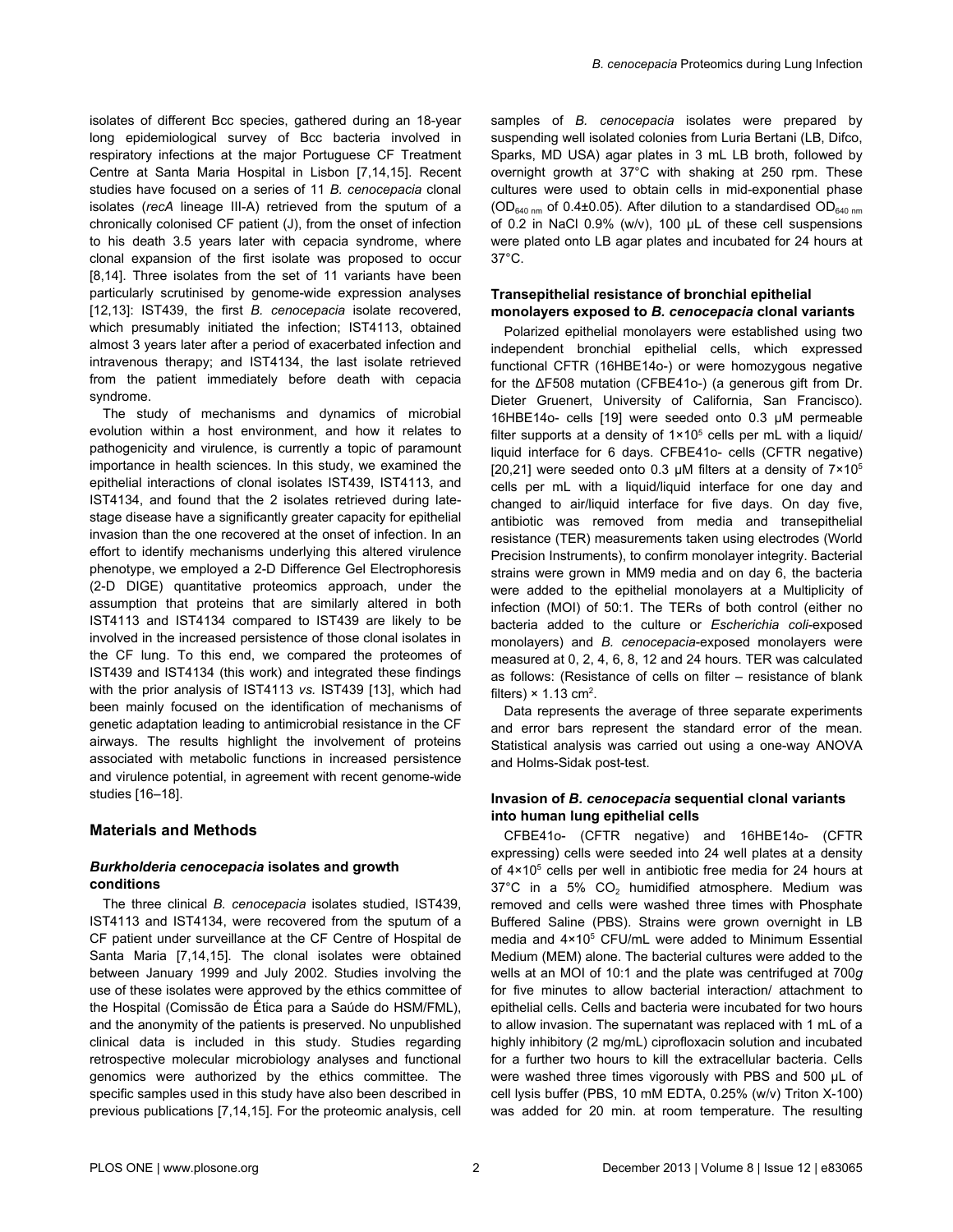lysate was serially diluted in Ringer's solution and quantified by viable counts on LB agar after 48 hours.

The effectiveness of the antibiotic treatment in killing the extracellular bacteria was confirmed by plating the cellular washes following antibiotic treatment onto LB agar plates and incubating for 48 hours. No growth was detected on these plates. Data represents the average of three separate experiments and error bars represent the standard error of the mean. Statistical analysis was carried out using a one-way ANOVA and Holms-Sidak post-test.

#### **Quantitative proteomic analysis based on 2-D DIGE**

A 2-Dimensional Difference Gel Electrophoresis (2-D DIGE) quantitative proteomic approach was used to compare the cytoplasmic and the membrane-associated protein enriched fractions of *B. cenocepacia* clinical isolates IST439 and IST4134. The analysis was performed as previously described [[13](#page-13-0)]. As before, bacterial cells were harvested from solid LB agar plates instead of planktonic cultures, because growth on the solid agar surface is believed to be a more accurate reflection of the physiological conditions experienced by *B. cenocepacia* in the airways of CF patients. Briefly, cells were washed from 8 LB-agar plates for each *B. cenocepacia* isolate, independently prepared, with 0.9% NaCl and resuspended in lysis buffer (10 mM Tris base, 100 mM sucrose Halt™ protease inhibitors cocktail (Pierce, Rockford, USA)). Cell disruption was carried out by sonication and the supernatant (crude extract) was fractionated into cytoplasmic and membrane-associated protein fractions by ultracentrifugation at 100,000*g*, during 90 min., at 4°C. The supernatant obtained was enriched in the cytoplasmic protein fraction while the pellet corresponded to the membrane-associated protein enriched fraction. The membrane-associated protein fraction was washed twice with lysis buffer followed by a second ultracentrifugation (100,000*g*, 60 min., 4°C) to reduce cytoplasmic protein contaminants. The membrane-associated protein fraction was resuspended in lysis buffer containing 2% dodecylmaltoside. Protein concentration in the extracts was quantified using a Bicinchoninic Acid quantification kit (Pierce), and 50 µg aliquots of the protein samples were subjected to a clean-up process with the 2-D Clean-up kit (GE Healthcare, Uppsala, Sweden). Fluorescent labelling of proteins with Cy-dye™ (GE Healthcare), isoelectric focusing (IEF), protein separation by molecular weight, gel scanning and analysis, and preparation of gels for posterior protein identification, were also performed as previously described [\[13\]](#page-13-0). The software package Progenesis Samespots (Nonlinear Dynamics) was used to automatically detect protein spots and normalise individual spot volumes against total spot volumes for a given gel. Average normalised levels for each isolate were then compared using one-way ANOVA between-group test. Only statistically significant spots (P < 0.05) were selected for analysis. Differential expression between isolates IST439 and IST4134 was determined and a threshold of at least a 1.5-fold increase or 0.67-fold decrease between averaged gels was considered. Spots that showed evidence of saturation were not further analysed. The results represent two independent growth experiments and three technical replicates, in a total of six replicates per sample.

Identification of protein spots of interest was performed by mass spectrometry (MS) in the proteomic unit at Centro Nacional de Investigaciones Cardiovasculares Carlos III, Madrid, Spain (CNIC Foundation), as detailed before [[13](#page-13-0)]. The classification into functional categories was performed using the *Burkholderia* Genome Database (http:// www.burkholderia.com) [\[22\]](#page-14-0), TIGR database (http:// www.tigr.org/), the Role Category Lists, KEGG database (http:// www.genome.jp/kegg/) and NCBI (http:// www.ncbi.nlm.nih.gov/). The mRNA levels of a randomly selected set of genes, encoding proteins with altered expression among the different isolates, were also determined to reinforce the proteomic results (data not shown).

#### **Siderophore production**

Siderophore production by the three isolates under various iron concentrations was measured using the Chrome Azurol S (CAS) assay [[23](#page-14-0)]. Briefly, bacterial supernatants were filtered using 0.22 µM filters to remove cells. 500 μL of cell-free supernatant was mixed with 500 μL CAS solution (150 μM CAS, 15 μM FeCl<sub>3</sub>, 0.5 M Piperazine, 1.2 mM HDTMA) (Sigma) and 10 µL shuttle solution (0.2 M 5-Sulfosalicylic acid) (Sigma) and incubated for 5 hours at room temperature. Reference samples of bacterial growth medium containing the relevant concentration of iron were also assayed. Absorbance was measured at 630 nm using MM9 alone as a blank. The percentage siderophore units were calculated as [(Ar - As)/Ar] × 100 where *Ar* is the absorbance of the reference and As is the absorbance of the sample.

#### **Results**

#### **IST4113 and IST4134 exhibit a higher capacity for epithelial cell invasion and disruption of epithelial monolayer integrity compared with isolate IST439**

To compare the virulence potential of the three *B. cenocepacia* clonal isolates retrieved during chronic infection examined in this study, polarized epithelial monolayers were separately exposed to isolates IST439, IST4113 and IST4134, and epithelial integrity was analysed. *B. cenocepacia* IST439 was the first isolate recovered from the patient and is believed to have initiated the infection, while IST4134 was recovered 42 months after the isolation date of IST439 and 9 months after IST4113, immediately before the patient's death with cepacia syndrome and following progressive deterioration of pulmonary function [\[8](#page-13-0),[13](#page-13-0)[,24\]](#page-14-0). Isolate IST439 significantly reduced the transepithelial resistance (TER) of 16HBE14o- (CFTR expressing) monolayers after 8 hours (30%), whereas IST4113 and IST4134 both had a similar impact on TER values as early as 4 hours [\(Figure 1A\)](#page-5-0). In addition, both IST4113 and IST4134 continued to decrease TER values in 16HBE14o- cells to 10% of controls (cells with no bacteria and with *Escherichia coli* added) over 12 hours (P  $\leq$  0.001) ([Figure 1A\)](#page-5-0). In the independent CFBE41o- epithelial monolayers that do not express functional CFTR, all three isolates rapidly disrupted tight junction integrity to 70% of controls in the first 2 hours with no significant difference between isolates [\(Figure 1A](#page-5-0)). Furthermore, there was a more rapid drop in TER in these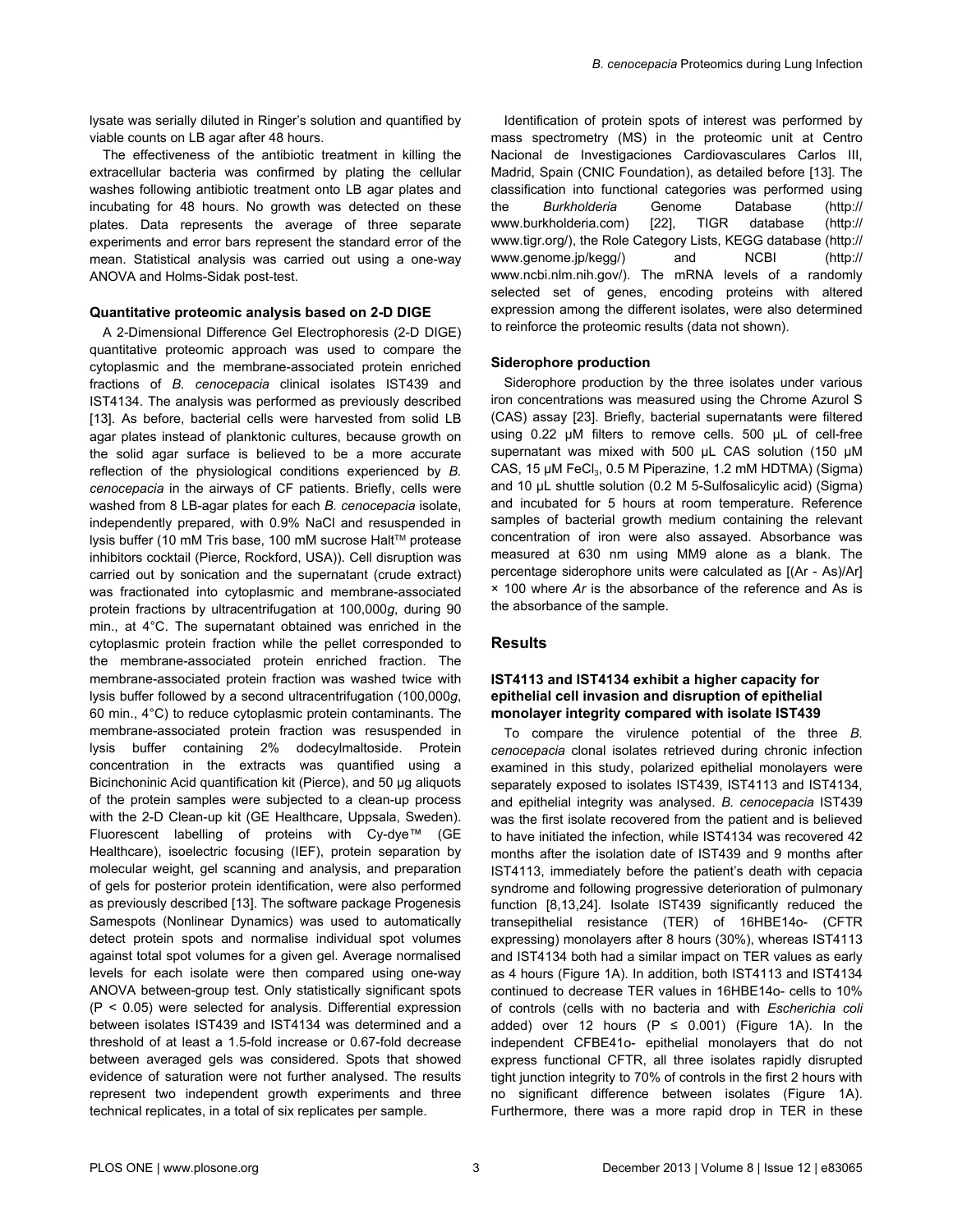<span id="page-5-0"></span>

**Figure 1. Measure of transepithelial resistance and epithelial cell invasion for** *B***.** *cenocepacia* **clonal isolates**. (A) Effect of *B*. *cenocepacia* clonal variants IST439, IST4113 and IST4134 on tight junction integrity of 16HBE14o- (CFTR positive) and CFBE41o- (CFTR negative) cells. (B) Invasion potential of the three *B*. *cenocepacia* clonal variants into 16HBE14o- and CFBE41o- epithelial cells. Data represents the mean of 3 individual experiments and error bars represent the standard error of the mean. \* P<0.01.

doi: 10.1371/journal.pone.0083065.g001

epithelial monolayers compared to the independently derived 16HBE14o- cells which express functional CFTR upon initial exposure to the bacterial strains (Figure 1A).

Remarkably, the results on epithelial invasion also follow the same trend: the later isolates are significantly more invasive than IST439 using either CFTR-positive or CFTR-negative cells, but their virulence potential varies with the type of epithelial cells studied (Figure 1B). While IST4134 achieves a percentage of cellular invasion that is twice that of IST4113 in 16HBE14o- (CFTR expressing) cells, IST4113 is more invasive of CFBE41o- epithelial cells than IST4134 (Figure 1B). Interestingly, it should be noted that CFBE41o- cells, which carry the CF mutation, are significantly more resistant to invasion by IST4134 (uptake of this isolate is reduced by more than half), while the levels of invasion by the first two isolates are comparable for both CFTR-negative and CFTR-positive cells (Figure 1B).

#### **Differential protein expression profile of IST4134 compared to IST439**

Using a 2-D DIGE-based quantitative proteomic approach, it was possible to identify major functional groups and cellular functions that are altered in isolate IST4134 compared with IST439. This analysis allowed the separation of around 740 and 850 protein spots in the gels prepared from cytoplasmic and membrane-associated protein fractions, respectively, within a pI range spanning from pH 3 to approximately pH 9, of which 281 protein spots were positively identified by mass spectrometry [\(Table S1\)](#page-13-0). GRAVY values (grand average of hydropathicity index) were obtained using the software program ProtParam tool [[25](#page-14-0),[26](#page-14-0)]. Positive GRAVY values are recognised as valid indicators of hydrophobicity and of membrane involvement [[27–29\]](#page-14-0). In total, 16 (20%) of the 80 proteins identified in the membrane-associated protein fraction had positive GRAVY values ranging from +0.273 to +0.006. Together, the GRAVY index, the transmembrane mapping and the subcellular localisation predictions [[13](#page-13-0)] revealed an enrichment of proteins with a hydrophobic nature in the membrane-associated fraction.

Overall, 72 protein spots were found to have a different content (fold-change cut-off: 1.5-fold increase or 0.67-fold decrease;  $P \le 0.05$ , ANOVA) between isolates IST4134 and IST439. Sixty-one of these protein spots, corresponding to 52 different proteins, overlapped the 89-protein dataset previously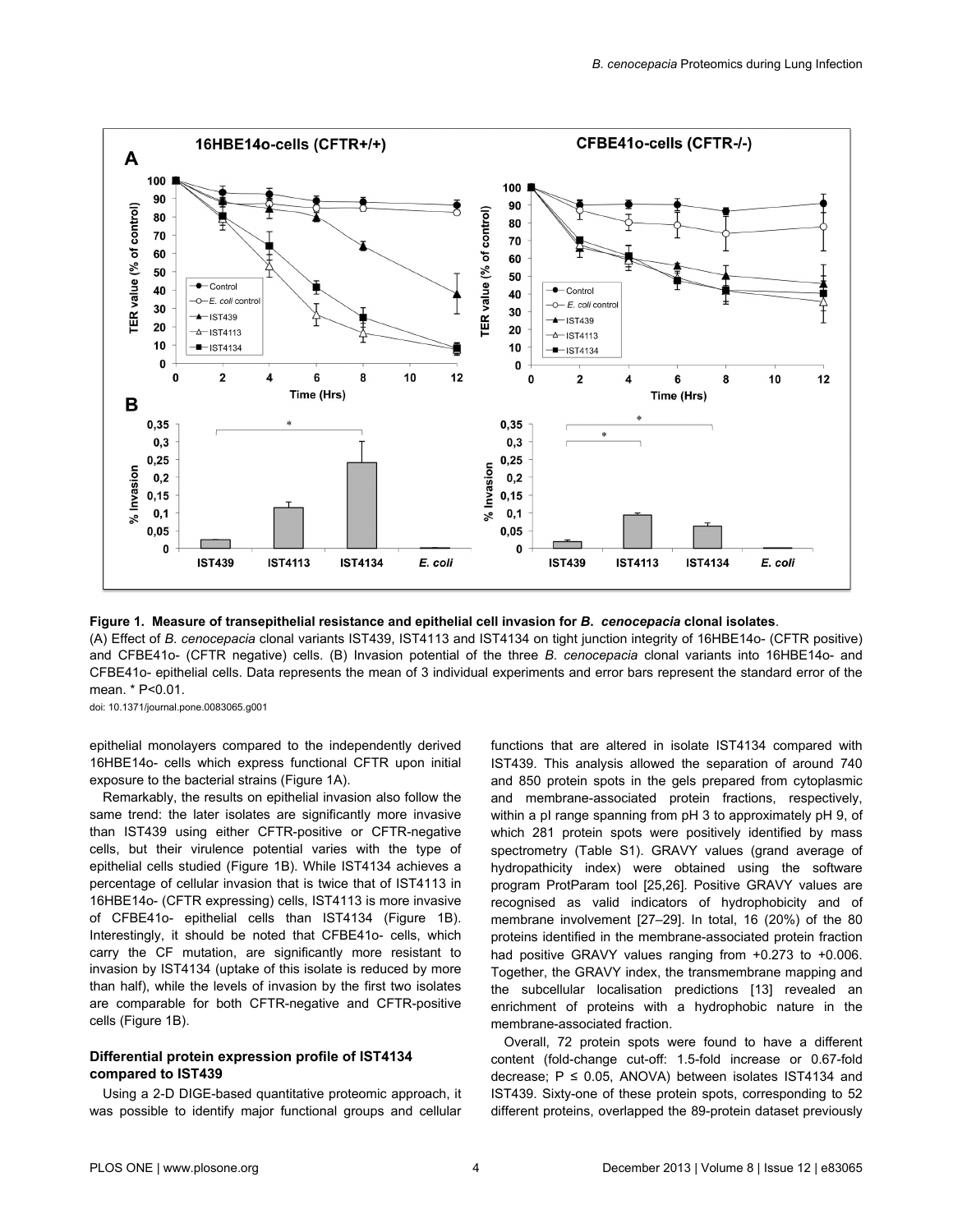reported for the comparison between IST4113 and IST439 [\[13\]](#page-13-0). All 52 proteins were altered in the same direction in both isolates [\(Table 1](#page-7-0) and [Table S1\)](#page-13-0). This subset of proteins will be given a particular emphasis in light of its potential involvement in the enhanced virulence potential and persistence of the last two isolates.

Best-hit homologs to *B. cenocepacia* J2315 genes were found for all proteins identified in the comparison between IST4134 and IST439, with the exception of the ABC transporter-related protein A9AH88, with 97% of identity to the L-glutamate ABC transporter ATP-binding protein encoded by gene Bcen\_0189 from *B. cenocepacia* AU1054, a strain that was recovered from the blood of a CF patient [\[30\]](#page-14-0) ([Table 1](#page-7-0)). Proteins that were suggested to be differently expressed in both IST4113 and IST4134, compared with IST439, were clustered into functional categories [\(Table 1](#page-7-0) and [Figure 2](#page-10-0)). Considering only the analysis of IST4134 *vs.* IST439, the most prominent category is "Energy metabolism" (n = 19 proteins; [Table 1](#page-7-0) and [Figure 2](#page-10-0)), similarly to what was previously described for IST4113 [\[13\]](#page-13-0). The second main category is "Translation", including a total of 10 proteins (9 of which are over-expressed) with altered content in IST4134. "Cell envelope biogenesis", "Amino acid metabolism" and "Nucleotide metabolism" follow, each comprising 5 proteins with altered content in IST4134. The categories "Protein folding" and "Iron transport" are noteworthy since all proteins that were considered altered in IST4134 are over-expressed compared to IST439. A more detailed description of the main results of this quantitative proteomic analysis can be found below.

#### **Proteomic differences between IST4113 and IST4134 detected indirectly**

Based on the fold-change ratios determined for each protein spot in the comparison of IST4134 *vs.* IST439 [\[13\]](#page-13-0) and IST4134 *vs.* IST439 ([Table 1](#page-7-0)), we were able to determine indirect proteomic differences between IST4134 and IST4113, with possible relevance to understand disease progression. Considering a cut-off of 1.5-fold increase or 0.67-fold decrease in IST4134 (*P* < 0.05) 40 proteins are altered significantly from IST4113 to IST4134 ([Table 1\)](#page-7-0). Considering a more significant fold-change cut-off (2-fold increase or 0.5-fold decrease), 9 proteins were singled-out, including the heat shock chaperone ClpB, the *C. elegans* virulence factor GatA, the nucleotide metabolism protein PurH, and 2 proteins involved in cell envelope biogenesis, BCAL2783 (lipid synthesis) and the assembly factor YaeT – all with reduced content in IST4134 *vs.* IST4113.

#### **The content of proteins involved in purine and pyrimidine synthesis is higher in isolate IST4134 compared to IST439**

In general, proteins involved in the *de novo* purine synthesis pathway, namely PurM, PurH and GuaB, exhibit a higher content in the later isolates than in IST439 [[13](#page-13-0)] ([Table 1\)](#page-7-0). The exception is PurA, an adenylosuccinate synthetase that catalyses the first step of the conversion of inosinate into adenosine monophosphate (AMP) in the aforementioned pathway. This protein is less abundant in IST4134 than in IST439 [\(Table 1](#page-7-0)), as previously described for IST4113 [\[13\]](#page-13-0). The higher content of proteins involved in the alternative step that converts inosinate into guanosine monophosphate (GMP), in particular GuaB, in both IST4113 and IST4134, reinforces the previously suggested preference for the synthesis of GTP *versus* AMP in both isolates, compared to IST439 [\[13\]](#page-13-0). The content of proteins involved in pyrimidine synthesis is also increased in both IST4113 and IST4134 [\(Table 1](#page-7-0)), in particular CarB, one of the two subunits of the first enzyme involved in this anabolic pathway [\[31\]](#page-14-0).

#### **Proteins involved in translation and protein folding have a higher content in IST4134 compared to IST439**

A total of 9 proteins involved in translation processes were found to have a higher content in isolate IST4134, compared to IST439, including components of the ribosome (RpsA, 3 spots, with fold-changes ranging from 2.0 to 2.5), elongation factors (Tuf and FusA), and tRNA synthetases (LeuS, PheT, AlaS, ArgS, GatA and IleS) [\(Table 1](#page-7-0)). The content of all these proteins is also altered in the highly antimicrobial resistant isolate IST4113, compared to IST439 [[13](#page-13-0)] [\(Table 1](#page-7-0)). Overall, the results indicate that translation is more active in IST4134 than in the isolate that initiated the infection, as suggested previously for IST4113 based on transcriptomic and proteomic data [[12](#page-13-0),[13](#page-13-0)].

The content of several proteins belonging to the category "Protein folding" is higher in IST4134 than in IST439, including the chaperone protein DnaK, the heat shock protein ClpB, and the trigger factor Tig [\(Table 1](#page-7-0)). DnaK was described in the Gram-negative human pathogen *Brucella suis* as playing an essential role in the protein repair system that protects the bacteria from the environment in the macrophage phagosome [[32](#page-14-0)]. Of the 72 protein spots whose content is altered in isolate IST4134 compared to IST439, the most significantly altered protein is ClpB, identified in two different spots [\(Table 1](#page-7-0)).

#### **The content of proteins involved in cell envelope biogenesis is altered in isolate IST4134 compared to IST439**

Proteins involved in lipopolysaccharide (LPS) biosynthesis, namely the phosphomannomutase ManB and the NADdependent epimerase, were found to have a lower content in the last isolate compared to IST439, as previously described for IST4113 [[13](#page-13-0)] ([Table 1](#page-7-0)). ManB is involved in lipid A synthesis while the NAD-dependent epimerase protein is mainly involved in the synthesis of core oligosaccharide and O-antigen, which are components of the lipopolysaccharide molecule. Both forms of the outer membrane protein assembly factor YaeT, which is involved in protein extrusion to the outer membrane maintaining a homeostatic LPS to protein ratio [\[33,34](#page-14-0)], have a higher content in isolate IST4134 than in IST439.

#### **Late isolates exhibit an increased content of iron uptake proteins and are able to capture iron more efficiently from the environment**

Four proteins involved in iron uptake are more abundant in IST4134, compared to IST439 ([Table 1\)](#page-7-0). Three of these are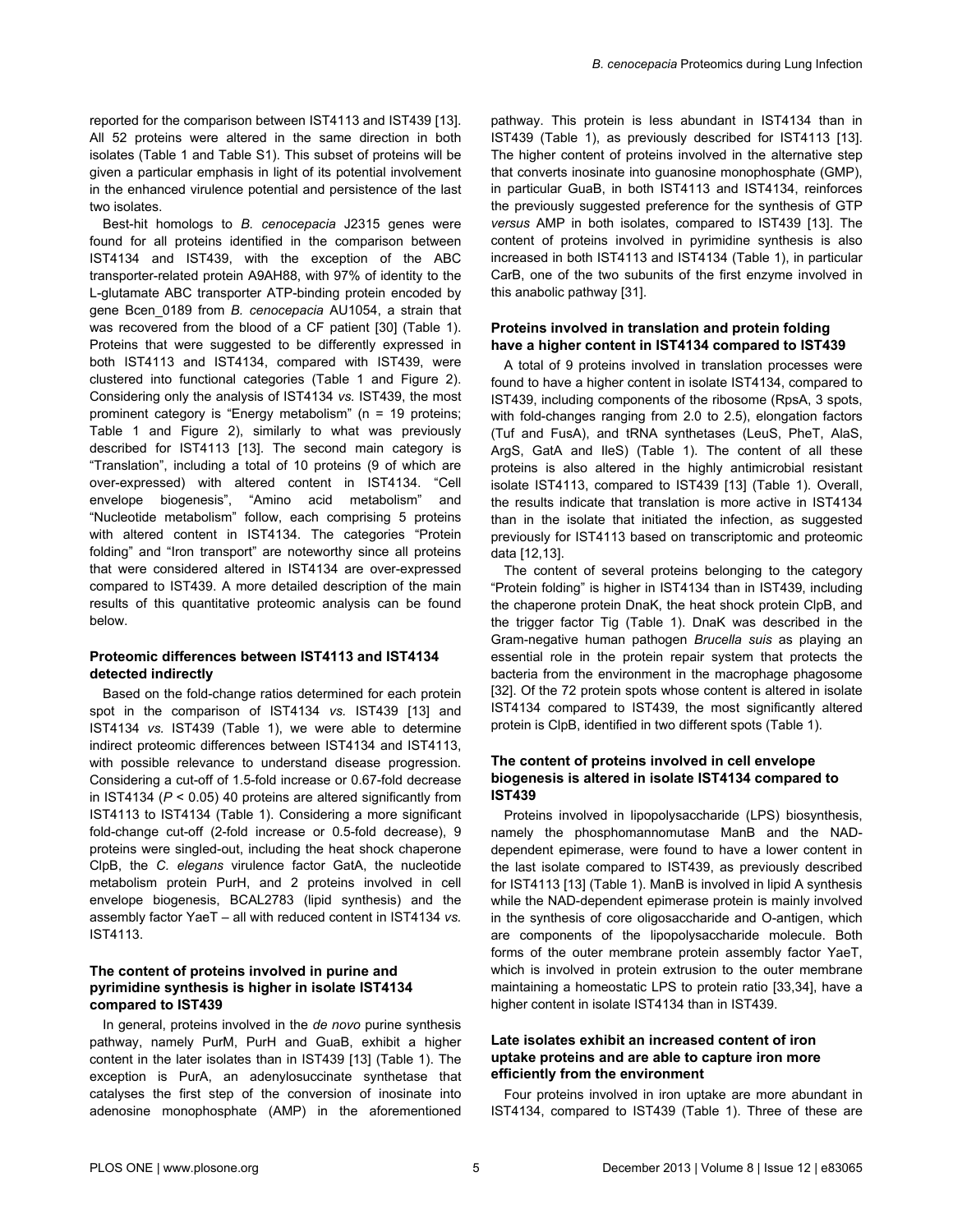<span id="page-7-0"></span>**Table 1.** Relative fold-change of normalised protein spot intensities in 2-D DIGE gels corresponding to the cytoplasmic (spots 1-200) and to the membrane-associated (spots 201-281) enriched fractions of *B. cenocepacia* clonal isolates IST4113 [\[13](#page-13-0)] and IST4134 (this work) compared with IST439, and IST4134 compared with IST4113, using a fold-change cut-off of 1.5 (increased content) or 0.67 (decreased content).

|                         |               |                                                                           |       |                                                             | Fold-Change |                                                 |     |         |  |
|-------------------------|---------------|---------------------------------------------------------------------------|-------|-------------------------------------------------------------|-------------|-------------------------------------------------|-----|---------|--|
|                         |               | Spot No. UniProtKB best hit J2315 homolog gene Gene Name Protein Function |       |                                                             |             | 4113 439 4134 439 4134* 4113 ANOVA <sup>a</sup> |     |         |  |
|                         |               | Nucleotide metabolism                                                     |       |                                                             |             |                                                 |     |         |  |
| 3                       | Q1BXD4        | <b>BCAL1262</b>                                                           | carB  | Carbamoyl phosphate synthase large subunit                  | 2.2         | 1.6                                             | 0.7 | 0.008   |  |
| 33                      | A2VSP0        | <b>BCAL3261</b>                                                           | purM  | Phosphoribosylaminoimidazole (AIR) synthetase               | 2.3         | 1.5                                             | 0.7 | < 0.001 |  |
| 105                     | Q39FS0        | <b>BCAL1873</b>                                                           | purA  | Adenylosuccinate synthetase                                 | 0.7         | 0.7                                             | 1.0 | 0.010   |  |
| 113                     | Q0BI80        | <b>BCAL3336</b>                                                           | purH  | Bifunctional purine biosynthesis protein PurH               | 5.2         | 2.1                                             | 0.4 | < 0.001 |  |
| 115                     | Q1BHF2        | <b>BCAL2061</b>                                                           | guaA  | GMP synthase [glutamine-hydrolyzing]                        | 1.5         | 1.4                                             | 0.9 | 0.014   |  |
| 121                     | A4JF47        | <b>BCAL2063</b>                                                           | guaB  | Inosine-5'-monophosphate dehydrogenase                      | 3.2         | 2.1                                             | 0.7 | 0.007   |  |
|                         |               | Protein folding                                                           |       |                                                             |             |                                                 |     |         |  |
| $\overline{c}$          | O68191        | <b>BCAL3270</b>                                                           | dnaK  | Chaperone protein DnaK                                      | 2.0         | 2.2                                             | 1.1 | 0.011   |  |
| 154                     | O68191        | <b>BCAL3270</b>                                                           | dnaK  | Chaperone protein DnaK                                      | 2.1         | 1.4                                             | 0.7 | 0.012   |  |
| 8                       | A4JES5        | <b>BCAL1919</b>                                                           | clpB  | ClpB heat-shock protein                                     | 6.0         | 2.7                                             | 0.4 | < 0.001 |  |
| 159                     | A4JES5        | <b>BCAL1919</b>                                                           | clpB  | ClpB heat-shock protein                                     | 5.4         | 2.8                                             | 0.5 | < 0.001 |  |
| 29                      | A9AJR0        | <b>BCAL1996</b>                                                           | clpP  | ATP-dependent Clp protease proteolytic subunit              | 0.7         | 0.9                                             | 1.2 | < 0.001 |  |
| 130                     | Q9ZFE0        | <b>BCAL3146</b>                                                           | groEL | 60 kDa chaperonin 1                                         | 1.7         | 1.2                                             | 0.7 | 0.004   |  |
| 176                     | Q0BEF5        | <b>BCAL1997</b>                                                           | tig   | Trigger factor                                              | 2.6         | 1.9                                             | 0.7 | < 0.001 |  |
| 233                     | Q1BH74        | <b>BCAL1985</b>                                                           |       | Putative exported isomerase                                 | 1.5         | 1.5                                             | 1.0 | 0.091   |  |
|                         |               | Transcription                                                             |       |                                                             |             |                                                 |     |         |  |
| 258                     | Q39KI0        | <b>BCAL0221</b>                                                           | nusG  | Transcription antitermination protein nusG                  | 0.6         | 0.6                                             | 1.0 | 0.041   |  |
|                         |               | Transcriptional regulation                                                |       |                                                             |             |                                                 |     |         |  |
| 248                     | Q0BAX7        | <b>BCAL0499</b>                                                           |       | Two-component regulatory system, response regulator protein | 0.9         | 0.7                                             | 0.8 | 0.019   |  |
|                         |               | Translation                                                               |       |                                                             |             |                                                 |     |         |  |
| $\overline{\mathbf{4}}$ | Q1BZ70        | <b>BCAL3373</b>                                                           | leuS  | Leucine-tRNA ligase                                         | 3.4         | 2.5                                             | 0.7 | < 0.001 |  |
| $\overline{7}$          | A4JDU9        | <b>BCAL1486</b>                                                           | pheT  | Phenylalanine-tRNA ligase beta subunit                      | 3.6         | 1.9                                             | 0.5 | < 0.001 |  |
| 17                      | <b>B2JF06</b> | <b>BCAL2950</b>                                                           | rpsA  | 30S ribosomal protein S1                                    | 2.7         | 2.2                                             | 0.8 | < 0.001 |  |
| 18                      | <b>B2JF06</b> | <b>BCAL2950</b>                                                           | rpsA  | 30S ribosomal protein S1                                    | 2.3         | 2.0                                             | 0.8 | 0.003   |  |
| 177                     | <b>B2JF06</b> | <b>BCAL2950</b>                                                           | rpsA  | 30S ribosomal protein S1                                    | 2.4         | 2.5                                             | 1.1 | 0.032   |  |
| 22                      | Q123F6        | BCAL0232                                                                  | tuf   | Elongation factor Tu                                        | 2.9         | 1.8                                             | 0.6 | < 0.001 |  |
| 178                     | Q1BX19        | <b>BCAL1416</b>                                                           | alaS  | Alanine-tRNA ligase                                         | 2.9         | 2.0                                             | 0.7 | < 0.001 |  |
| 181                     | A2VV06        | <b>BCAL0679</b>                                                           | argS  | Arginine-tRNA ligase                                        | 2.9         | 1.7                                             | 0.6 | < 0.001 |  |
| 183                     | Q1BSL2        | BCAL0484                                                                  | gatA  | Glutamyl-tRNA (Gln) amidotransferase subunit A              | 4.1         | 2.2                                             | 0.5 | < 0.001 |  |
| 186                     | Q1BRU5        | <b>BCAL0231</b>                                                           | fusA  | Elongation factor G1                                        | 2.5         | 1.7                                             | 0.7 | < 0.001 |  |
| 187                     | A4JH32        | <b>BCAL2724</b>                                                           | ileS  | Isoleucine-tRNA ligase                                      | 2.5         | 1.8                                             | 0.7 | < 0.001 |  |
| 190                     | Q0BE16        | <b>BCAL2090</b>                                                           | tsf   | Elongation factor Ts                                        | 2.3         | 1.4                                             | 0.6 | < 0.001 |  |
| 256                     | Q1BT08        | <b>BCAL0630</b>                                                           |       | Putative uncharacterized protein                            | 0.5         | 0.6                                             | 1.4 | 0.017   |  |
|                         |               | Amino acid metabolism                                                     |       |                                                             |             |                                                 |     |         |  |
| 16                      | Q1BHV4        | <b>BCAL2213</b>                                                           |       | Oligopeptidase A                                            | 2.5         | 1.4                                             | 0.6 | 0.009   |  |
| 36                      | Q39BX5        | BCAL0496                                                                  | argB  | Acetylglutamate kinase                                      | 1.6         | 1.1                                             | 0.7 | 0.002   |  |
| 37                      | Q39BX5        | <b>BCAL0496</b>                                                           | argB  | Acetylglutamate kinase                                      | 2.4         | 1.3                                             | 0.6 | < 0.001 |  |
| 52                      | A2VXX6        | BCAL1874                                                                  | hisZ  | ATP phosphoribosyltransferase regulatory subunit            | 2.2         | 1.7                                             | 0.8 | < 0.001 |  |
| 90                      | Q1BGN7        | <b>BCAL1796</b>                                                           |       | Putative saccharopine dehydrogenase                         | 0.7         | 0.8                                             | 1.1 | 0.001   |  |
| 96                      | Q1BGN7        | <b>BCAL1796</b>                                                           |       | Putative saccharopine dehydrogenase                         | 0.7         | 0.8                                             | 1.1 | 0.027   |  |
| 143                     | A0AXU0        | BCAM0512                                                                  |       | Putative aminotransferase                                   | 2.5         | 1.6                                             | 0.6 | < 0.001 |  |
| 153                     | A2VTH5        | BCAL0312                                                                  | hisD  | Histidinol dehydrogenase                                    | 1.5         | 1.2                                             | 0.8 | 0.005   |  |
| 243                     | Q1BHV9        | <b>BCAL2221</b>                                                           |       | Putative prolyl oligopeptidase                              | $1.2$       | 2.7                                             | 2.3 | 0.076   |  |
| 255                     | A2VU73        | BCAL0147                                                                  | metF  | 5,10-methylenetetrahydrofolate reductase                    | 0.5         | 0.5                                             | 1.0 | 0.046   |  |
| 270                     | A2VSL1        | BCAL3197                                                                  | glyA1 | Serine hydroxymethyltransferase                             | 0.7         | 0.9                                             | 1.3 | 0.047   |  |
| 277                     | A4JGW1        | <b>BCAL2641</b>                                                           |       | Putative ornithine decarboxylase                            | 0.4         | 0.4                                             | 1.0 | 0.016   |  |
|                         |               | Cell envelope biogenesis                                                  |       |                                                             |             |                                                 |     |         |  |
| 15                      | A2W339        | <b>BCAM2430</b>                                                           |       | Putative biotin carboxylase                                 | 2.0         | 1.4                                             | 0.7 | 0.025   |  |
| 35                      | A2VT63        | <b>BCAL3460</b>                                                           | ddl   | D-alanine-D-alanine ligase                                  | 2.0         | 1.4                                             | 0.7 | < 0.001 |  |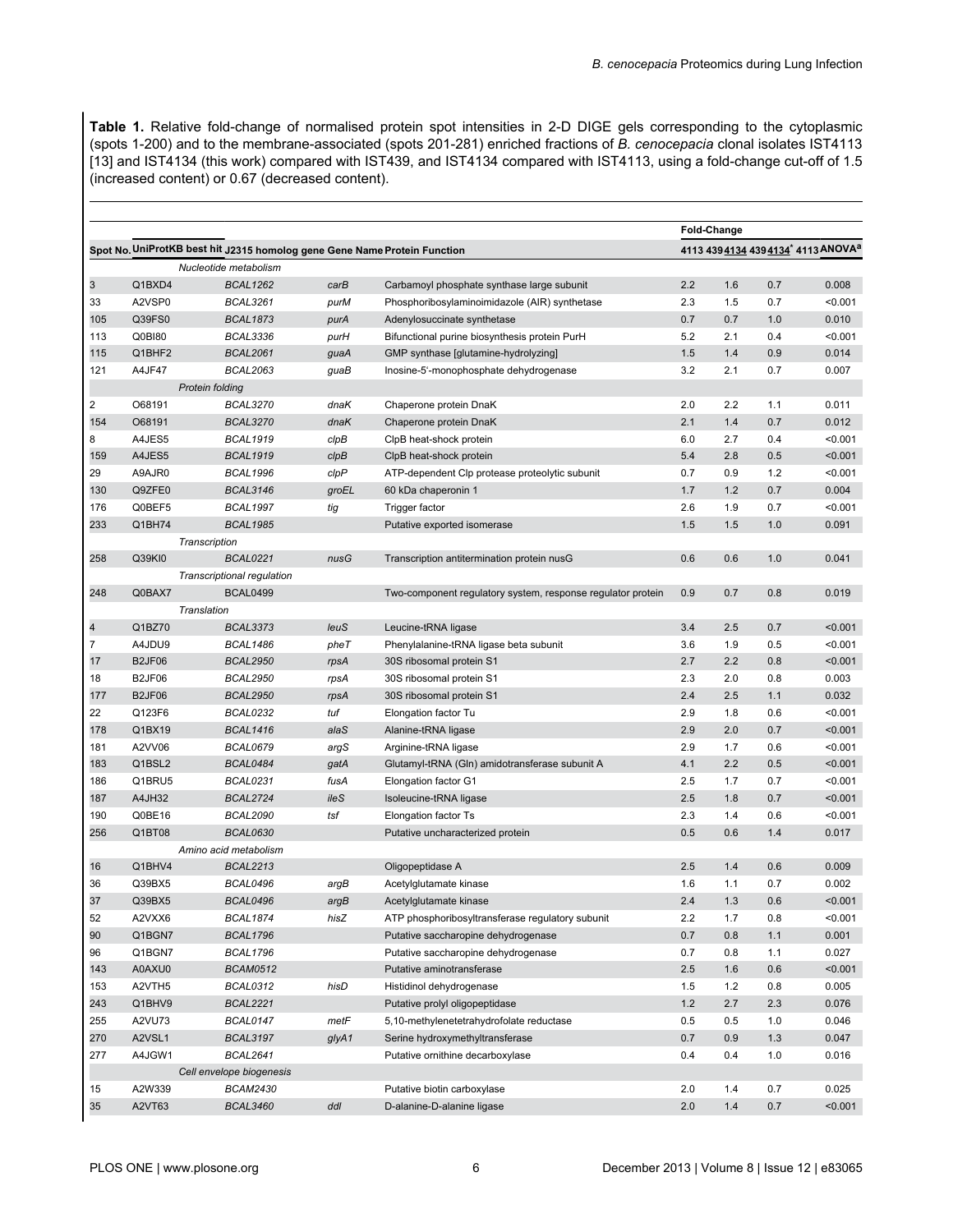# **Table 1 (continued).**

|     |                                                                         |                                         |      |                                                                                |            | Fold-Change                      |     |         |  |  |
|-----|-------------------------------------------------------------------------|-----------------------------------------|------|--------------------------------------------------------------------------------|------------|----------------------------------|-----|---------|--|--|
|     | Spot No. UniProtKB best hit J2315 homolog geneGene NameProtein Function |                                         |      |                                                                                |            | 4113 4394134 4394134* 4113ANOVAa |     |         |  |  |
| 44  | <b>A2VT78</b>                                                           | <b>BCAL0409</b>                         | paaF | Putative phenylacetic acid degradation enoyl-CoA hydratase PaaF                | 0.7        | 0.8                              | 1.1 | 0.010   |  |  |
| 149 | A2VVY4                                                                  | <b>BCAL2783</b>                         |      | Putative cyclopropane-fatty-acyl-phospholipid synthase                         | 3.1        | 1.5                              | 0.5 | < 0.001 |  |  |
| 156 | A2VWW0                                                                  | <b>BCAL2284</b>                         | acoE | Acetyl-CoA synthetase 1                                                        | 1.9        | 1.3                              | 0.7 | < 0.001 |  |  |
| 167 | <b>A2VT29</b>                                                           | <b>BCAL3420</b>                         | accB | Acetyl-CoA carboxylase biotin carboxyl carrier protein subunit                 | 0.6        | 0.8                              | 1.3 | 0.008   |  |  |
| 198 | Q13XC7                                                                  | <b>BCAL2080</b>                         | fabZ | (3R)-hydroxymyristoyl-(acyl carrier protein) dehydratase                       | 0.7        | 0.9                              | 1.3 | 0.044   |  |  |
| 201 | A2VXD7                                                                  | <b>BCAL2083</b>                         |      | Outer membrane protein assembly factor YaeT                                    | 4.7        | 2.0                              | 0.4 | 0.018   |  |  |
| 242 | A2VXD7                                                                  | <b>BCAL2083</b>                         |      | Outer membrane protein assembly factor YaeT                                    | 1.2        | 1.7                              | 1.4 | 0.075   |  |  |
| 212 | A2VQ60                                                                  | <b>BCAL1829</b>                         |      | Putative outer membrane protein                                                | 1.6        | 2.0                              | 1.3 | 0.084   |  |  |
| 267 | <b>B1JX22</b>                                                           | <b>BCAL3113</b>                         | manB | Phosphomannomutase                                                             | 0.7        | 0.6                              | 0.9 | 0.057   |  |  |
| 269 | A4JCW7                                                                  | <b>BCAL1071</b>                         |      | NAD-dependent epimerase/dehydratase                                            | 0.6        | 0.5                              | 0.8 | 0.017   |  |  |
|     |                                                                         | Energy metabolism                       |      |                                                                                |            |                                  |     |         |  |  |
| 9   | Q59097                                                                  | <b>BCAL2209</b>                         | aceE | Pyruvate dehydrogenase E1 component                                            | 3.5        | 2.0                              | 0.6 | < 0.001 |  |  |
| 155 | Q59097                                                                  | <b>BCAL2209</b>                         | aceE | Pyruvate dehydrogenase E1 component                                            | 3.4        | 1.9                              | 0.6 | < 0.001 |  |  |
| 160 | Q59097                                                                  | <b>BCAL2209</b>                         | aceE | Pyruvate dehydrogenase E1 component                                            | 3.4        | 1.8                              | 0.5 | < 0.001 |  |  |
| 10  | Q0BAG3                                                                  | <b>BCAM0961</b>                         | acnA | Aconitate hydratase                                                            | 3.0        | 1.9                              | 0.6 | 0.008   |  |  |
| 13  | A2W536                                                                  | <b>BCAL3389</b>                         | tktA | Transketolase 1                                                                | 1.5        | 1.3                              | 0.8 | 0.009   |  |  |
| 254 | A2W536                                                                  | <b>BCAL3389</b>                         | tktA | Transketolase 1                                                                | 0.5        | 0.5                              | 1.0 | 0.014   |  |  |
| 38  | Q1BY10                                                                  | <b>BCAL2934</b>                         | etfA | Electron transfer flavoprotein, alpha subunit                                  | 1.6        | 1.3                              | 0.8 | 0.008   |  |  |
| 257 | Q1BY10                                                                  | BCAL2934                                | etfA | Electron transfer flavoprotein, alpha subunit                                  | 0.5        | 0.7                              | 1.2 | 0.002   |  |  |
| 47  | A2VSX6                                                                  | <b>BCAL3366</b>                         | eda  | KHG/KDPG aldolase                                                              | 1.5        | 1.4                              | 0.9 | 0.002   |  |  |
| 81  | Q0B5L9                                                                  | <b>BCAM0042</b>                         |      | Putative aldo/keto reductase                                                   | 2.3        | 1.4                              | 0.6 | < 0.001 |  |  |
| 87  | A2VSZ8                                                                  | <b>BCAL3388</b>                         | gapA | Glyceraldehyde-3-phosphate dehydrogenase 1                                     | 0.7        | 0.8                              | 1.2 | 0.094   |  |  |
| 92  | A2VVT0                                                                  | <b>BCAL2839</b>                         | cbbA | Fructose-bisphosphate aldolase                                                 | 2.1        | 1.3                              | 0.6 | < 0.001 |  |  |
| 108 | A2WDT7                                                                  | <b>BCAM0972</b>                         | gltA | Citrate synthase                                                               | 2.3        | 1.3                              | 0.6 | 0.001   |  |  |
| 109 | <b>B1YP46</b>                                                           | <b>BCAL1517</b>                         | odhL | Dihydrolipoyl dehydrogenase                                                    | 3.0        | 2.4                              | 0.8 | < 0.001 |  |  |
| 189 | <b>B1YP46</b>                                                           | <b>BCAL1517</b>                         | odhL | Dihydrolipoyl dehydrogenase                                                    | 1.7        | 1.4                              | 0.8 | < 0.001 |  |  |
| 112 | A2W309                                                                  | <b>BCAM2468</b>                         |      | Putative aldehyde dehydrogenase family protein                                 | 3.4        | 2.1                              | 0.6 | < 0.001 |  |  |
| 132 | A2VWQ9                                                                  | <b>BCAL2338</b>                         |      | NADH-quinone oxidoreductase                                                    | 3.6        | 2.4                              | 0.6 | 0.002   |  |  |
| 147 | A4JFY5                                                                  | <b>BCAL2179</b>                         | eno  | Enolase                                                                        | 0.7        | 0.9                              | 1.2 | 0.017   |  |  |
| 168 | Q1BJZ1                                                                  | <b>BCAM2821</b>                         | g/cB | Malate synthase G                                                              | 2.6        | 1.3                              | 0.5 | < 0.001 |  |  |
| 170 | Q1BNJ4                                                                  | <b>BCAM1581</b>                         | pckG | Phosphoenolpyruvate carboxykinase                                              | 3.8        | 2.2                              | 0.6 | < 0.001 |  |  |
| 171 | Q1BNJ4                                                                  | <b>BCAM1581</b>                         | pckG | Phosphoenolpyruvate carboxykinase                                              | 3.9        | 2.2                              | 0.6 | < 0.001 |  |  |
| 204 | A2VZR7                                                                  | <b>BCAM0969</b>                         | sdhA | Succinate dehydrogenase flavoprotein subunit                                   | 1.5        | 1.8                              | 1.2 | 0.099   |  |  |
| 205 | A2VZR7                                                                  | <b>BCAM0969</b>                         | sdhA |                                                                                | 1.6        | 1.7                              | 1.1 | 0.040   |  |  |
| 238 | A2VZR7                                                                  | <b>BCAM0969</b>                         | sdhA | Succinate dehydrogenase flavoprotein subunit                                   | 1.1        | 0.5                              | 0.5 | 0.025   |  |  |
| 215 | A2W2F4                                                                  | <b>BCAM2710</b>                         |      | Succinate dehydrogenase flavoprotein subunit<br>Putative acetyl-CoA synthetase | 4.7        | 1.5                              | 0.3 | 0.048   |  |  |
| 216 | <b>B1K5B2</b>                                                           | <b>BCAM1537</b>                         |      |                                                                                | 1.4        | 1.5                              | 1.1 | 0.081   |  |  |
|     | A2VTZ2                                                                  | BCAL0034                                |      | Putative dehydrogenase, zinc-binding subunit                                   | 1.8        | 1.8                              | 1.0 | 0.014   |  |  |
| 227 |                                                                         |                                         | atpA | ATP synthase subunit alpha                                                     |            |                                  | 0.9 |         |  |  |
| 229 | Q1BNJ5<br>A2WG89                                                        | <b>BCAM1588</b><br><b>BCAM2323</b>      |      | Isocitrate Iyase                                                               | 1.5<br>1.3 | 1.4                              | 1.7 | 0.023   |  |  |
| 236 | Q1BRR9                                                                  |                                         |      | Putative N-methylproline demethylase                                           |            | 2.2                              |     | 0.086   |  |  |
| 253 |                                                                         | BCAL0205                                |      | NADP-dependent malic enzyme                                                    | 0.3        | 0.5                              | 1.7 | 0.065   |  |  |
| 261 | A2WBM9                                                                  | <b>BCAL2908</b>                         | fumC | Fumarate hydratase class II                                                    | 0.6        | 0.5                              | 0.8 | 0.012   |  |  |
| 262 | Q1BNF8                                                                  | BCAM1542                                |      | Putative aldehyde dehydrogenase                                                | 0.6        | 0.6                              | 1.0 | 0.052   |  |  |
| 272 | Q1BJI6                                                                  | <b>BCAM2702</b>                         | prpC | 2-methylcitrate synthase                                                       | 1.3        | 1.7                              | 1.7 | 0.055   |  |  |
| 276 | A9AIN1                                                                  | <b>BCAL2074</b>                         | ppsA | Phosphoenolpyruvate synthase                                                   | 0.5        | 0.5                              | 0.5 | 0.016   |  |  |
|     | Iron transport                                                          |                                         |      |                                                                                |            |                                  |     |         |  |  |
| 68  | B1YXQ3                                                                  | BCAM0026                                |      | Putative siderophore-interacting protein                                       | 3.2        | 1.9                              | 0.6 | 0.033   |  |  |
| 202 | A2W3M3                                                                  | <b>BCAM2224</b>                         |      | Putative pyochelin receptor protein FptA                                       | 1.8        | 1.6                              | 0.9 | 0.016   |  |  |
| 203 | Q1BM21                                                                  | BCAM0948                                |      | TonB-dependent receptor                                                        | 1.8        | 1.5                              | 0.8 | 0.017   |  |  |
| 240 | Q1BWE3                                                                  | <b>BCAL1691</b>                         | orbC | Putative iron transport-related ATP-binding protein                            | 1.0        | 1.5                              | 1.5 | 0.010   |  |  |
|     |                                                                         | Intracellular trafficking and secretion |      |                                                                                |            |                                  |     |         |  |  |
| 232 | A2VW75                                                                  | <b>BCAL2669</b>                         |      | Hypothetical protein                                                           | 1.7        | 1.7                              | 1.0 | 0.011   |  |  |
|     | Secondary metabolites biosynthesis                                      |                                         |      |                                                                                |            |                                  |     |         |  |  |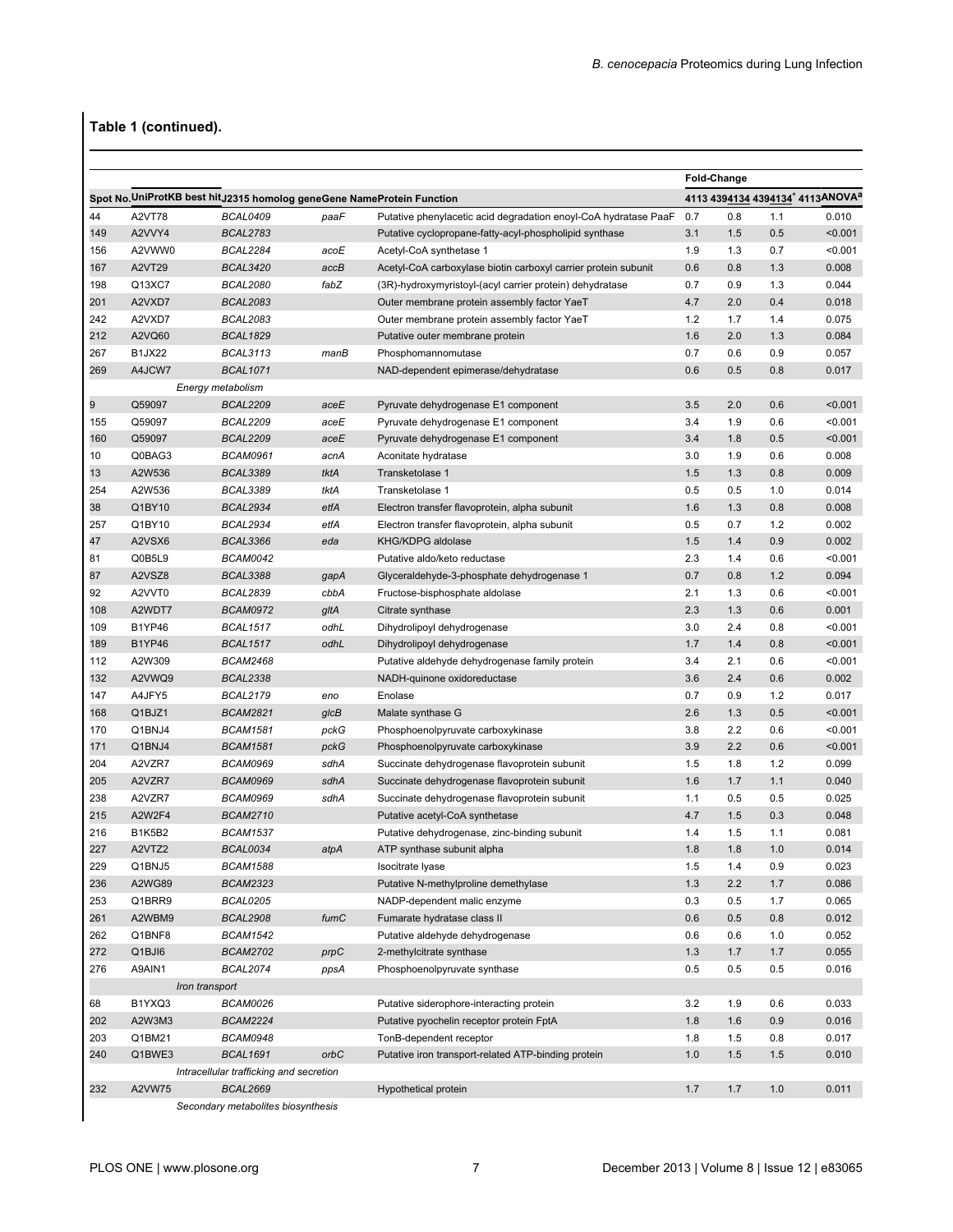#### <span id="page-9-0"></span>**Table 1 (continued).**

|     |             | Spot No. UniProtKB best hit J2315 homolog gene Gene Name Protein Function |      |                                                         | Fold-Change                                    |     |     |         |
|-----|-------------|---------------------------------------------------------------------------|------|---------------------------------------------------------|------------------------------------------------|-----|-----|---------|
|     |             |                                                                           |      |                                                         | 4113 439 4134 439 4134 4113 ANOVA <sup>a</sup> |     |     |         |
| 34  | A2W219      | <b>BCAM0023</b>                                                           | adc  | Probable acetoacetate decarboxylase                     | 2.3                                            | 1.4 | 0.6 | < 0.001 |
|     |             | Coenzyme metabolism                                                       |      |                                                         |                                                |     |     |         |
| 20  | A4JIQ4      | <b>BCAL0509</b>                                                           | metK | S-adenosylmethionine synthetase                         | 0.7                                            | 0.9 | 1.3 | 0.001   |
| 69  | A0K8R4      | <b>BCAL2212</b>                                                           | folD | <b>Bifunctional protein FolD</b>                        | 1.6                                            | 1.4 | 0.9 | 0.026   |
| 64  | A4JKF8      | <b>BCAM0022</b>                                                           |      | Putative D-beta-hydroxybutyrate dehydrogenase           | 2.1                                            | 1.4 | 0.7 | < 0.001 |
|     | Replication |                                                                           |      |                                                         |                                                |     |     |         |
| 220 | Q1BLY0      | <b>BCAM0904</b>                                                           | polA | DNA polymerase I                                        | 1.1                                            | 1.8 | 1.6 | 0.078   |
|     |             | Adaptation to atypical conditions                                         |      |                                                         |                                                |     |     |         |
| 75  | A2VVV1      | <b>BCAL2816</b>                                                           |      | S-formylglutathione hydrolase                           | 1.6                                            | 1.4 | 0.8 | 0.038   |
| 25  | A2VT33      | <b>BCAL2013</b>                                                           |      | AhpC/TSA family protein                                 | 0.7                                            | 1.0 | 1.4 | 0.002   |
| 252 | A2VXR9      | <b>BCAL1937</b>                                                           |      | Putative phosphorous metabolism-related protein         | 0.5                                            | 0.5 | 1.0 | 0.015   |
|     |             | Transport of small molecules                                              |      |                                                         |                                                |     |     |         |
| 213 | Q1BGR3      | <b>BCAL1823</b>                                                           | potG | Putrescine ABC transporter ATP-binding protein          | 1.2                                            | 1.8 | 1.5 | 0.077   |
| 231 | A2W3K2      | <b>BCAM2247</b>                                                           | livF | Putative amino acid ABC transporter ATP-binding protein | 1.5                                            | 1.4 | 0.9 | 0.019   |
| 235 | A9AH88      |                                                                           |      | ABC transporter related (Polar amino acid transport)    | 1.6                                            | 2.5 | 1.6 | 0.046   |
| 263 | Q1BIT4      | <b>BCAS0242</b>                                                           |      | <b>Hypothetical protein</b>                             | 0.6                                            | 0.6 | 1.0 | 0.041   |
|     | Adhesion    |                                                                           |      |                                                         |                                                |     |     |         |
| 266 | Q1BKJ6      | <b>BCAM0184</b>                                                           | bclB | Lectin (Fucose-binding lectin II)                       | 0.6                                            | 0.6 | 1.0 | 0.056   |
|     | Unknown     |                                                                           |      |                                                         |                                                |     |     |         |
| 128 | Q1BJ23      | <b>BCAS0293</b>                                                           | aidA | Nematocidal protein AidA                                | 3.0                                            | 3.2 | 1.1 | < 0.001 |
| 131 | B1KBA2      | <b>BCAS0292</b>                                                           |      | Hypothetical protein                                    | 0.7                                            | 0.8 | 1.1 | 0.017   |
| 207 | B1KBA2      | <b>BCAS0292</b>                                                           |      | Hypothetical protein                                    | 0.8                                            | 0.7 | 0.9 | 0.043   |
| 250 | A2VS76      | <b>BCAL3052</b>                                                           |      | Hypothetical protein                                    | 0.8                                            | 0.7 | 0.9 | 0.015   |

For each protein, the Genebank accession number of the best-hit protein identified by MS and the respective J2315 homolog gene are indicated.

a Values were calculated as the average data from two independent experiments (six replicates of each sample) and data were filtered to retain spots with ANOVA P-value lower than 0.05. In some specific cases, results with ANOVA P-value up to 0.05 are shown.

vs. IST439 and IST4134 vs. IST439.<sup>\*</sup> Indirect determination based on the analysis of IST4113

The 30S ribosomal protein S2 (BCAL2091, spot 219) was used as a reference spot control, since its quantity remained constant across all replicates and strains. Individual spot volumes were automatically normalised against the total volume for a given gel using Progenesis Samespots software.

doi: 10.1371/journal.pone.0083065.t001

also over-expressed in IST4113 compared to IST439: putative siderophore-interacting protein, putative pyochelin receptor protein FptA and TonB-dependent receptor [[13](#page-13-0)]. OrbC, a putative iron transport-related ATP-binding protein whose gene expression is up-regulated by OrbS under iron deprivation conditions [\[35\]](#page-14-0), was only over-expressed in isolate IST4134, compared to IST439 ([Table 1](#page-7-0)). These results led us to examine the production of siderophores by the three clonal variants, using the CAS assay with different iron concentrations [\(Figure](#page-11-0) [3](#page-11-0)). Significant levels of siderophores were secreted by the three *B. cenocepacia* isolates within two hours of exposure to an iron-depleted environment, demonstrating the ability of this species to rapidly adjust to low iron availability ([Figure 3\)](#page-11-0). The results obtained show that IST4113 and IST4134 are more tolerant to low iron concentrations than IST439. The latter produces significantly higher levels of siderophores below 6 µM of Fe3+ [\(Figure 3A](#page-11-0)), while isolates IST4113 and IST4134 only up-regulate siderophore production below 5 µM or 4 µM of Fe3+, respectively [\(Figure 3B, C\)](#page-11-0).

#### **Alteration of proteins involved in metabolic processes**

Energy and central intermediary metabolism functions are strikingly overrepresented among proteins whose content is altered in IST4134, compared to IST439 ([Table 1](#page-7-0), [Figure 2](#page-10-0)). This is the case of several proteins of the tricarboxylic acid (TCA) cycle (OdhL, AcnA, SdhA and FumC) and other pathways like glycolysis/gluconeogenesis (Putative aldehyde dehydrogenase family protein), pyruvate metabolism (PpsA, AceE, OdhL and PckG), and oxidative phosphorylation (NADHquinone oxidoreductase, SdhA and AtpA) ([Table 1](#page-7-0)). In total, 19 of the 23 protein spots that are differently abundant in isolate IST4134 compared to IST439 are also altered in IST4113 [[13](#page-13-0)] [\(Table 1](#page-7-0)). However, a number of proteins with functions in cell metabolism that were altered in IST4113 did not have their expression altered in IST4134, or exhibited a less significant variation.

#### **Discussion**

In this study we assessed the virulence potential of three *B. cenocepacia* clonal isolates involved in a 3.5-year long chronic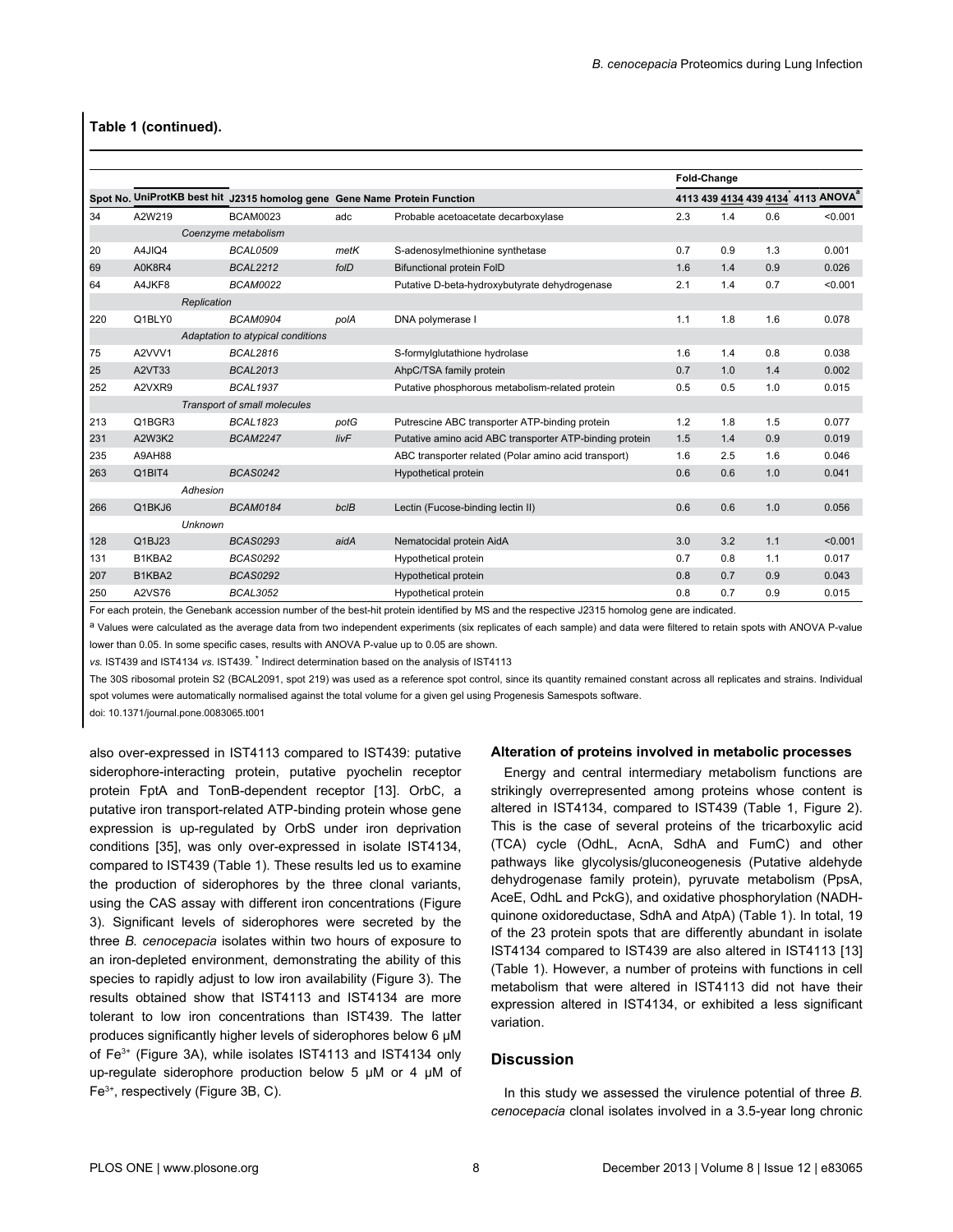<span id="page-10-0"></span>



infection of a CF patient, from the onset of infection until death with the cepacia syndrome, and explored a quantitative proteomic analysis to uncover key mechanisms of pathogenesis during progressive CF lung disease. Although genome-wide expression analyses at the transcript level have been previously applied to study *B. cenocepacia* virulence in a CF context [[12](#page-13-0),[30](#page-14-0)], mRNA levels do not always correlate directly with protein levels. In spite of its lower coverage, quantitative proteomics is an invaluable tool to supply complementary quantitative and functional data, allowing a more accurate understanding of the biological functions involved.

The two isolates recovered during late-stage CF lung disease (IST4113 followed 9 months later by IST4134, immediately before the patient's death) were shown to be significantly more virulent than the clonal isolate believed to have initiated the infection, IST439. In fact, all three isolates were able to disrupt the integrity of 16HBE14o- (CFTR expressing) monolayers, however the effect of IST4113 and IST4134 was similarly swifter (4 hours *vs.* 8 hours for IST439), suggesting that genetic adaptation of the initial isolate during the course of the chronic infection led to an enhanced ability of the last isolates to gain access to underlying tissue. Although it could be expected that the isolate retrieved immediately before the patient's death (IST4134) would be more effective than IST4113, this was not the case. It is likely that the effect of IST4113 was maximal and could not be further augmented.

Interestingly, there were no differences between isolates in CFBE41o- (CFTR negative) cells. The effect on monolayer integrity was also more rapid, which may be significant *in vivo*. These observations might be attributed to the tight junction regulatory protein Zo-1. We have previously shown that Zo-1 in CFBE41o- cells is more susceptible to disruption by Bcc infection than in 16HBE14o- cells [\[36\]](#page-14-0), so it is probable that the early isolate had an optimal impact on the tight junctions of the CFBE41o- cells which was not further disrupted by the later isolates.

The results on invasion potential are comparable, but more dependent on the type of epithelial cells used. The more resistant phenotype of cells lacking a functional CFTR to IST4134 might be correlated with our previous findings that *B. cenocepacia* strain J2315 invasion was significantly reduced in CFBE41o- cells relative to 16HBE14o- cells [\[36\]](#page-14-0). In fact, CFTRmediated cellular invasion has been described for some pathogens including *P. aeruginosa* [[37](#page-14-0)], and although this has not been reported for *B. cenocepacia*, it may account for the diminished levels of invasion of CFBE 41o- cells. In addition, the absence of the CFTR receptor will change many aspects of cellular physiology, which could potentially alter susceptibility to invasion. Finally, it should also be noted that these are not paired bronchial epithelial cell lines and so differences other than the CFTR receptor will further confound comparisons of data derived from these two cell lines. The loss of epithelial monolayer integrity in the presence of the isolates and their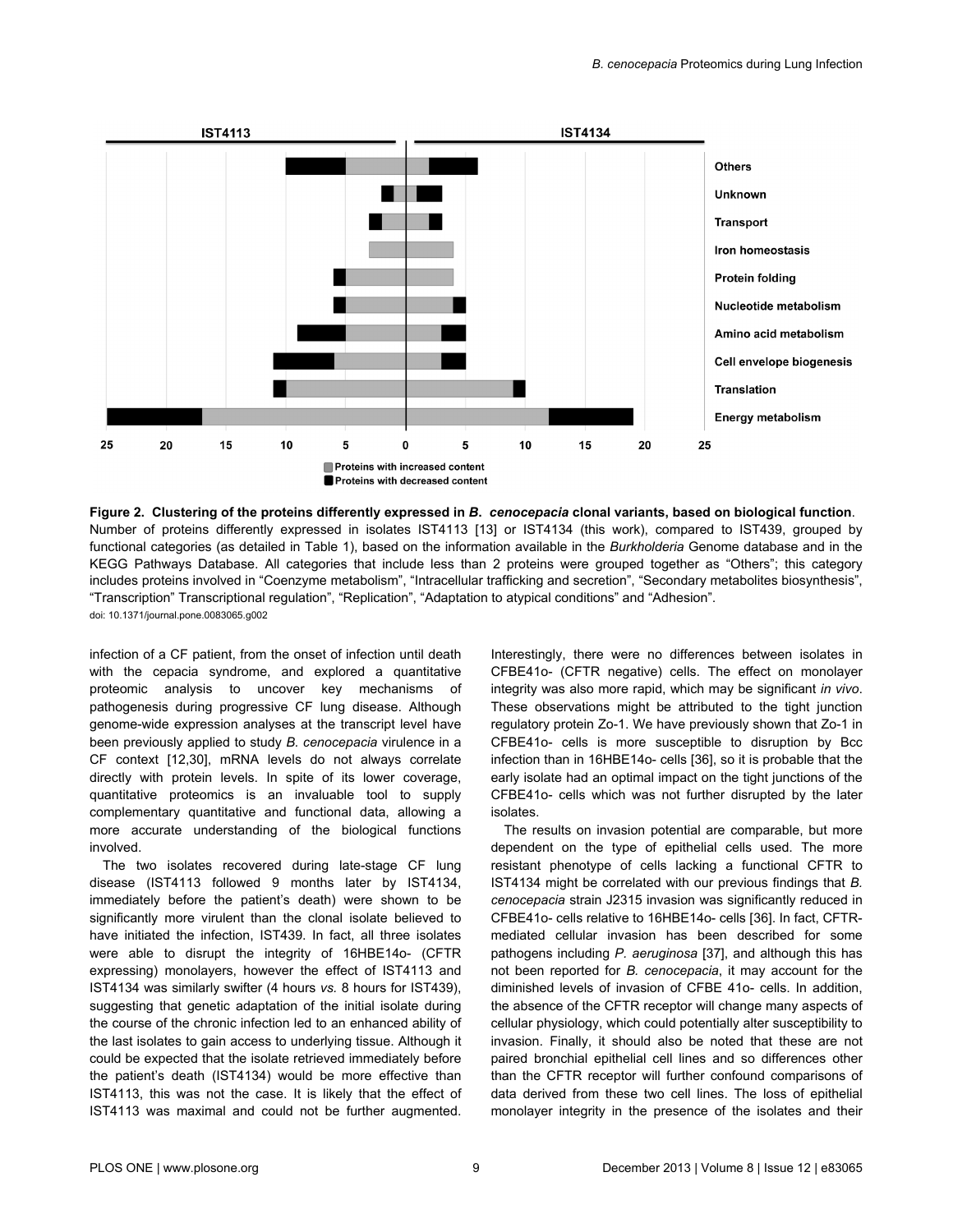<span id="page-11-0"></span>

**Figure 3. Siderophore production measured by CAS assay for the three** *B***.** *cenocepacia* **clonal variants**. Siderophore production was measured for isolates IST439 (A), IST4113 (B) and IST4134 (C) under different iron concentrations (1 to 11 μM of  $Fe<sup>3+</sup>$ ) added to minimal M9 media. doi: 10.1371/journal.pone.0083065.g003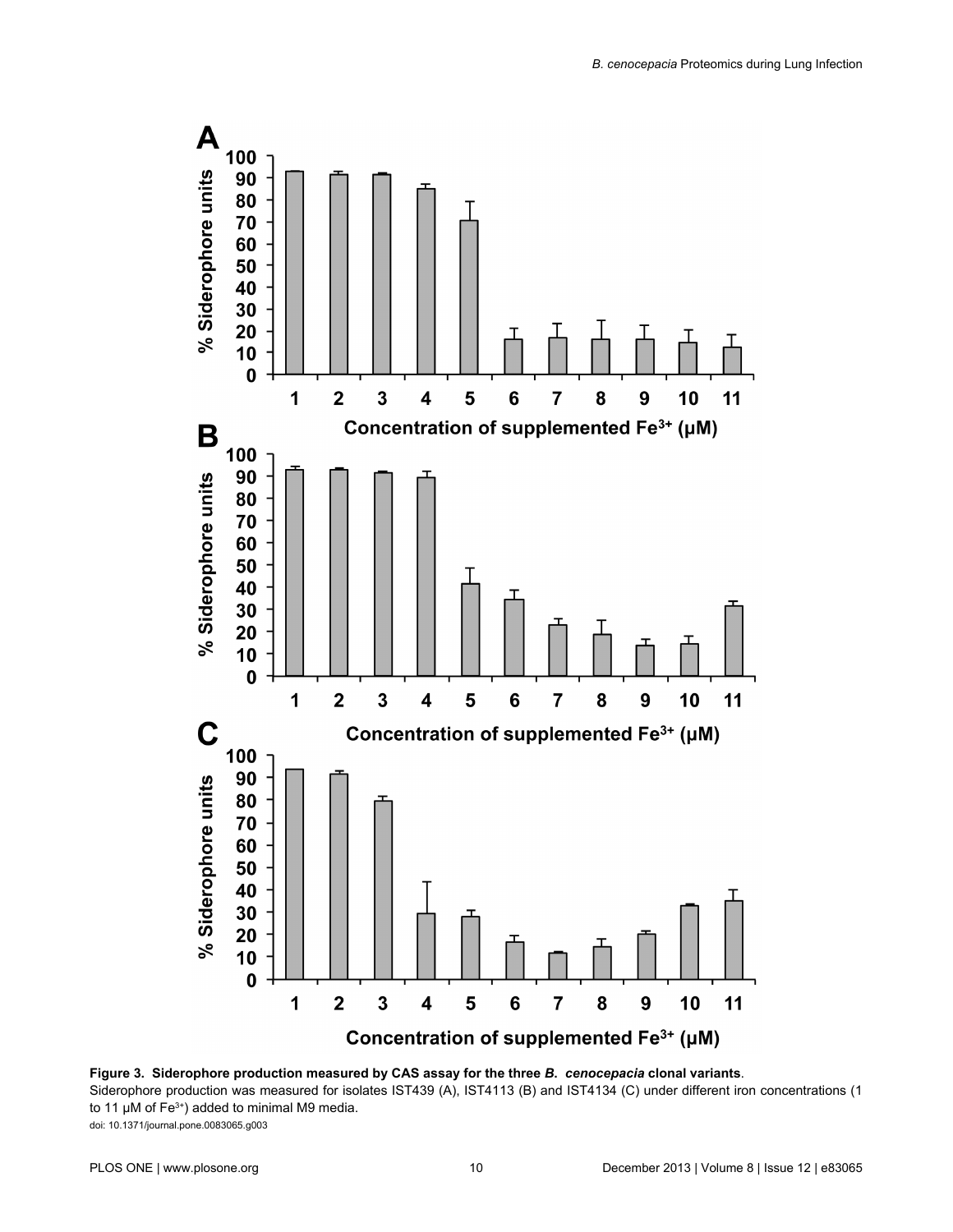ability to invade epithelial cells are two distinct bacterial host interactions, but both potentially facilitate effective and persistent colonisation of the lung tissue. Moreover, a correlation between *in vitro* invasion of epithelial cells by *B. cenocepacia* and *in vivo* virulence in a mouse model has previously been demonstrated [[38](#page-14-0)] and suggests that increased epithelial invasiveness by the later isolates may have implications for *in vivo* infection.

The proteomes of IST4134 and IST439 were compared quantitatively and integrated with a previous report focusing on the analysis of the highly antimicrobial resistant isolate IST4113 *vs.* IST439 [[13](#page-13-0)]. The key aim was to identify groups of proteins and/or functions that were similarly altered in IST4113 and IST4134 and could therefore be associated with their increased potential for tissue invasion compared with IST439. The proteins and functions where the proteomic profiles (and therefore the adaptive evolution) of IST4113 and IST4134 diverged were also a point of interest given its relevance to the understanding of late-stage progression of the disease.

There is a marked similarity between the alterations in both IST4113 and IST4134 compared to IST439, suggestive of a convergence in the adaptive evolution of both isolates in the lung concomitant with disease progression (IST4113 and IST4134 were collected within 9 months of each other). Of particular interest are the following pathways and processes: 1) up-regulation of protein translation and folding, 2) up-regulation of purine and pyrimidine biosynthesis, 3) LPS biosynthesis 4) up-regulation of iron uptake and scavenging, and 5) metabolic adaptation. Both IST4113 and IST4134 are more resistant to antibiotics targeting protein translation [\[8](#page-13-0)], which is in agreement with the increased content of proteins involved in translation, although more marked in the highly resistant IST4113 [\(Table 1](#page-7-0)). The same is observed for proteins involved in protein folding, stabilisation or in prevention of protein aggregation, which is likely to contribute to the adaptive response of the colonising bacteria to the stressing conditions of the CF airways [[39–41](#page-14-0)]. The increase in nucleotide biosynthetic activity is also suggestive of a better performance of repair processes in the adapted isolates, which can be induced by host defences or antimicrobial therapy [\[42\]](#page-14-0). Importantly, genes encoding enzymes of the purine and pyrimidine biosynthesis pathways were recently shown to be essential for *B. cenocepacia* H111 virulence in multiple nonmammalian host models of infection [[43\]](#page-14-0). Survival and growth of bacteria in the human bloodstream is also dependent on *de novo* purine and pyrimidine biosynthetic pathways [[44](#page-14-0)]. Overall, these indications propose an association between the increased expression of purine and pyrimidine biosynthetic pathways in IST4113 and IST4134 and their greater capacity for tissue invasion.

The proteomes of both IST4113 and IST4134 reflect a decreased biosynthesis of LPS or the synthesis of a modified molecule compared to IST439. Remarkably, recent studies on the evolution of *B. cenocepacia* and *B. dolosa* species have unveiled a mechanism of convergent evolution involving the gene cluster responsible for synthesising the O-antigen as well as other LPS-related genes, both *in vivo* and *in vitro*, highlighting a probable role of altered LPS synthesis in

adaptation and persistence [\[9,](#page-13-0)[18\]](#page-14-0). The proteomic results also indicate that the late-stage clonal isolates are able to capture iron more efficiently from the environment [[45](#page-14-0)]. The proteomic analysis was corroborated by further results showing that the later isolates are better adapted to low iron conditions, as demonstrated by the levels of siderophores secreted under different iron availability conditions ([Figure 3B, C](#page-11-0)). This adaptation evidenced by IST4113 and IST4134 is a relevant mechanism that might contribute to the increased survival and persistence of both isolates in the CF lung. Interestingly, a recent study of experimental evolution of *B. cenocepacia* in biofilms identified convergent mutations in pathways involved in iron scavenging, suggesting that this adaptive mechanism might be favoured by the biofilm environment rather than an iron-limited environment [[18](#page-14-0)].

Remarkably, out of 40 proteins with a significant difference between IST4134 *vs.* IST4113, only 2 had a higher content in IST4134, suggesting a general decrease in expression for all proteins identified, in particular those involved in metabolic pathways, such as amino acid, nucleotide and energy metabolism. Furthermore, there are several proteins in the latter category that are altered in IST4113 but not in IST4134 [\(Table 1](#page-7-0)). These results might reflect a mechanism of metabolic reprogramming and optimisation occurring alongside disease progression, where the bacteria continuously adjust their metabolic requirements to the evolving host environment, as previously seen for *B. cenocepacia* [[46](#page-14-0)] and *P. aeruginosa* [[47](#page-14-0),[48](#page-14-0)]. This metabolic reprogramming that underlies several of the alterations described above is likely an adaptation to the nutritional and microaerobic conditions experienced by the two later isolates in the lung of the CF patient. Recent studies are indicative of lowered oxygen tension in the mucus of CF patients and have shown that *B. cenocepacia* is well adapted to these conditions [[49](#page-14-0)]. This has also been substantiated by reports of parallel evolution of oxygen-dependent regulatory pathways in *B. dolosa* [\[50](#page-14-0)]. We have found that 23 proteins that are altered in the two later isolates are also involved in the response of *B. cenocepacia* J2315 to low oxygen availability [[49](#page-14-0)], encompassing protein folding, cell envelope biogenesis and energy metabolism (e.g. fatty acid metabolism; [Table S2](#page-13-0)). These observations highlight the complexity of the CF lung host environment, where adaptive mechanisms become intertwined as the colonising population faces varying selective pressures. Increases in proteins involved in the metabolism of fatty acids have also been previously associated with adaptation to low oxygen in *P. aeruginosa* isolates [\[48\]](#page-14-0), and are consistent with a previously proposed adaptive strategy involving a reduction of the fatty acid saturation degree in association with severe oxygen depletion in the CF lung [\[8\]](#page-13-0). It should be noted that the clinical clonal isolates used in this study were grown under aerobic conditions, and therefore we were not able to identify proteins that are induced specifically under oxygen limitation or anaerobiosis.

Although isolates IST4134 and IST4113 were found to have greater virulence potential than IST439, only two proteins described as virulence factors in *B. cenocepacia*, AidA and GatA, were altered in the proteomes of the last two isolates (this study and ref [\[13\]](#page-13-0).). However, even though both proteins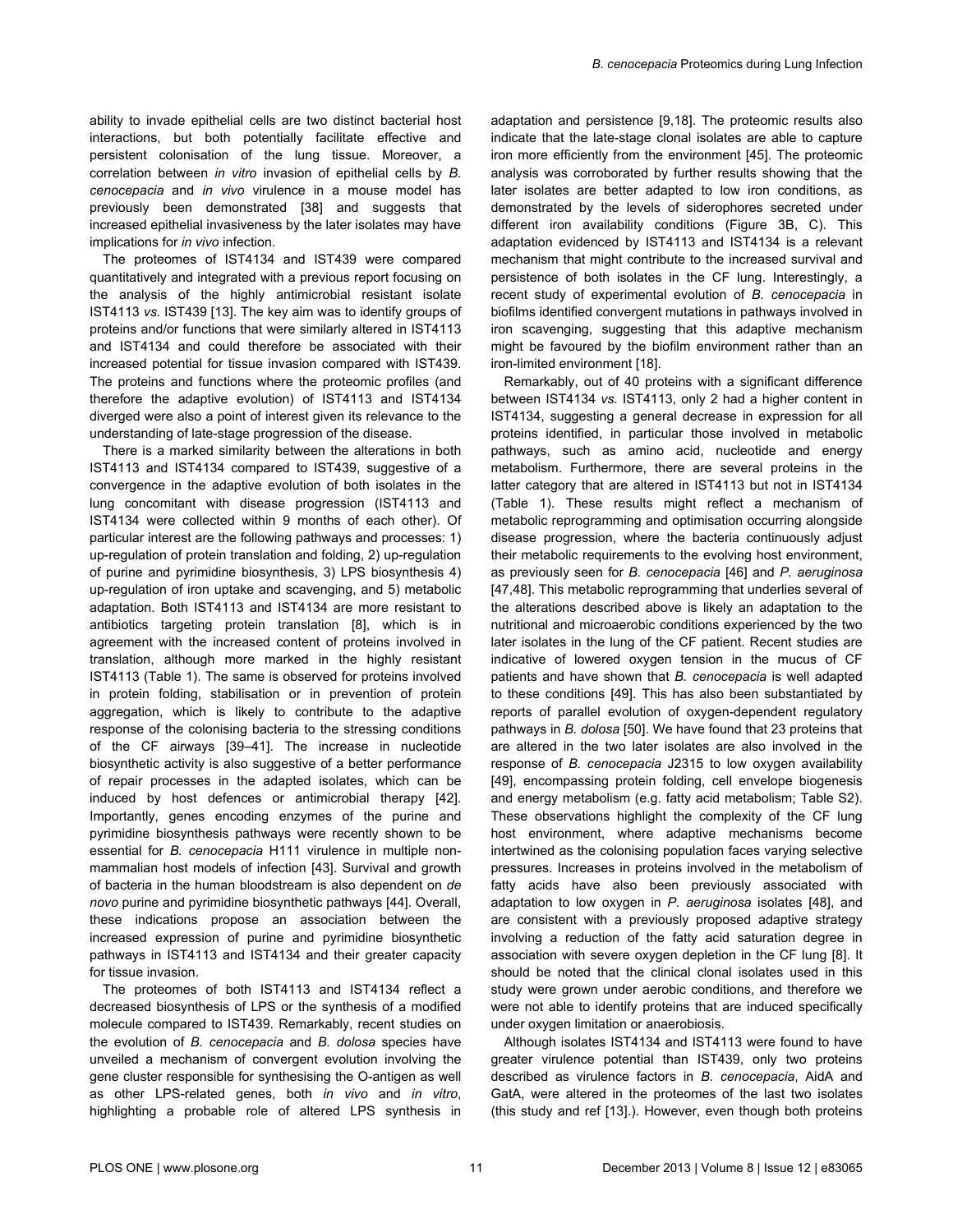<span id="page-13-0"></span>were shown to be involved in nematode pathogenicity [[43,51\]](#page-14-0), the same has not been demonstrated in other infection models, including *G. mellonella*, mice or rats [11,[52](#page-14-0)]. For this reason, a correlation between the different epithelial invasiveness of these isolates and the content of these virulence factors in the corresponding proteomes cannot be established. The absence of other classical virulence factors might be at least partially explained by the limited coverage of the 2-DE-based proteomic analysis, particularly at the level of cell membrane, membraneassociated and secretory proteins [\[53\]](#page-15-0). However, this is in line with the general conclusions of recent studies using genomewide approaches, in particular based in the screening of mutant libraries to identify virulence determinants [11,[54,55\]](#page-15-0). Furthermore, it is also in agreement with an ongoing analysis of the secretome of the three isolates (manuscript under preparation) aiming to identify secreted proteins with a role in pathogenesis [[16](#page-14-0)[,56\]](#page-15-0). Finally, it is also worth noting that the culture conditions of the bacteria will undoubtedly impact on their proteomic profile and the data may not be reflective of all proteomic changes that occur in the competitive environment of the host.

In conclusion, our results reinforce the idea that adaptation to the host environment is essential for the development of chronic infections by *B. cenocepacia* and cannot be dissociated from the rapid deterioration of lung function observed during late-stage disease [11[,43,46\]](#page-14-0). Metabolic pathways are proposed to play a crucial role in the adaptation and persistence of *B. cenocepacia* in the CF lung, in line with previous reports of gene expression alteration during chronic CF infections with both Bcc and *P. aeruginosa* species [\[46–48\]](#page-14-0). Future work will focus on the exploitation of the different hypotheses raised throughout this study, namely in the verification of specific mechanisms responsible for the increased virulence potential and ability to persist of late-stage isolates.

#### **References**

- 1. Drevinek P, Mahenthiralingam E (2010) *Burkholderia cenocepacia* in cystic fibrosis: epidemiology and molecular mechanisms of virulence. Clin Microbiol Infect 16: 821-830. doi:[10.1111/j.](http://dx.doi.org/10.1111/j.1469-0691.2010.03237.x) [1469-0691.2010.03237.x](http://dx.doi.org/10.1111/j.1469-0691.2010.03237.x). PubMed: [20880411](http://www.ncbi.nlm.nih.gov/pubmed/20880411).
- 2. Mahenthiralingam E, Baldwin A, Vandamme P (2002) *Burkholderia cepacia* complex infection in patients with cystic fibrosis. J Med Microbiol 51: 533-538. PubMed: [12132768.](http://www.ncbi.nlm.nih.gov/pubmed/12132768)
- 3. Burns JL (2007) Antibiotic resistance of *Burkholderia* spp. In: T CoenyeP Vandamme. Bukholderia: Molecular Microbiology and Genomics. Norfolk: Horizon Scientific Press.
- 4. Mahenthiralingam E, Urban TA, Goldberg JB (2005) The multifarious, multireplicon *Burkholderia cepacia* complex. Nat Rev Microbiol 3: 144-156. doi[:10.1038/nrmicro1085.](http://dx.doi.org/10.1038/nrmicro1085) PubMed: [15643431.](http://www.ncbi.nlm.nih.gov/pubmed/15643431)
- 5. Döring G, Parameswaran IG, Murphy TF (2011) Differential adaptation of microbial pathogens to airways of patients with cystic fibrosis and chronic obstructive pulmonary disease. FEMS Microbiol Rev 35: 124-146. doi[:10.1111/j.1574-6976.2010.00237.x](http://dx.doi.org/10.1111/j.1574-6976.2010.00237.x). PubMed: [20584083](http://www.ncbi.nlm.nih.gov/pubmed/20584083).
- 6. Harrison F (2007) Microbial ecology of the cystic fibrosis lung. Microbiology (Reading, Engl) 153: 917-923.
- 7. Coutinho CP, dos Santos SC, Madeira A, Mira NP, Moreira AS et al. (2011) Long-term colonization of the cystic fibrosis lung by Burkholderia cepacia complex bacteria: epidemiology, clonal variation, and genomewide expression alterations. Front Cell Inf Microbio 1: 1-11.
- 8. Coutinho CP, de Carvalho CC, Madeira A, Pinto-de-Oliveira A, Sá-Correia I (2011) *Burkholderia cenocepacia* phenotypic clonal variation during a 3.5-year colonization in the lungs of a cystic fibrosis patient.

#### **Supporting Information**

**Table S1. Proteins showing different abundance in the three** *B. cenocepacia* **clonal isolates, identified in the cytoplasmic fraction (spots 1-200) and in the membraneassociated (spots 201-281) enriched fraction (results published before in Madeira et al., 2011).** For each protein, the Swiss-Prot/TrEMBL accession number and GRAVY index is indicated (Gasteiger et al., 2005). Protein identification was obtained by mass spectrometry. (DOCX)

**Table S2. Proteins whose content was found to be increased or decreased in isolates IST4113 and 4134, compared to IST439, and differently expressed, in the same direction, in cells of** *B. cenocepacia* **J2315 in response to oxygen limitation, using the corresponding microarray dataset published in Sass et al. (2013)\*.**

A fold-change cut-off of ±1.5 was used. (DOCX)

#### **Acknowledgements**

This study was performed in the framework of COST Action BM1003 ''Microbial cell surface determinants of virulence as targets for new therapeutics in Cystic Fibrosis''.

#### **Author Contributions**

Conceived and designed the experiments: ISC MC PMS. Performed the experiments: PMS AM JT CPC. Analyzed the data: ISC AM SCS MC SM. Contributed reagents/materials/ analysis tools: ISC MC SM. Wrote the manuscript: ISC AM SCS MC SM. 2-D DIGE-based proteomic analysis: PMS AM. Virulence and CAS assays: JT. qRT-PCR: CPC.

Infect Immun 79: 2950-2960. doi[:10.1128/IAI.01366-10.](http://dx.doi.org/10.1128/IAI.01366-10) PubMed: [21536796.](http://www.ncbi.nlm.nih.gov/pubmed/21536796)

- 9. Lieberman TD, Michel JB, Aingaran M, Potter-Bynoe G, Roux D et al. (2011) Parallel bacterial evolution within multiple patients identifies candidate pathogenicity genes. Nat Genet 43: 1275-1280. doi: [10.1038/ng.997](http://dx.doi.org/10.1038/ng.997). PubMed: [22081229](http://www.ncbi.nlm.nih.gov/pubmed/22081229).
- 10. Cunha MV, Sousa SA, Leitão JH, Moreira LM, Videira PA et al. (2004) Studies on the involvement of the exopolysaccharide produced by cystic fibrosis-associated isolates of the *Burkholderia cepacia* complex in biofilm formation and in persistence of respiratory infections. J Clin Microbiol 42: 3052-3058. doi[:10.1128/JCM.42.7.3052-3058.2004](http://dx.doi.org/10.1128/JCM.42.7.3052-3058.2004). PubMed: [15243059.](http://www.ncbi.nlm.nih.gov/pubmed/15243059)
- 11. Loutet SA, Valvano MA (2010) A decade of *Burkholderia cenocepacia* virulence determinant research. Infect Immun 78: 4088-4100. doi: [10.1128/IAI.00212-10.](http://dx.doi.org/10.1128/IAI.00212-10) PubMed: [20643851.](http://www.ncbi.nlm.nih.gov/pubmed/20643851)
- 12. Mira NP, Madeira A, Moreira AS, Coutinho CP, Sá-Correia I (2011) Genomic expression analysis reveals strategies of *Burkholderia cenocepacia* to adapt to cystic fibrosis patients' airways and antimicrobial therapy. PLOS ONE 6: e28831. doi:[10.1371/journal.pone.](http://dx.doi.org/10.1371/journal.pone.0028831) [0028831.](http://dx.doi.org/10.1371/journal.pone.0028831) PubMed: [22216120.](http://www.ncbi.nlm.nih.gov/pubmed/22216120)
- 13. Madeira A, Santos PM, Coutinho CP, Pinto-de-Oliveira A, Sá-Correia I (2011) Quantitative proteomics (2-D DIGE) reveals molecular strategies employed by *Burkholderia cenocepacia* to adapt to the airways of cystic fibrosis patients under antimicrobial therapy. Proteomics 1313-1328. doi[:10.1002/pmic.201000457](http://dx.doi.org/10.1002/pmic.201000457). PubMed: [21337515](http://www.ncbi.nlm.nih.gov/pubmed/21337515).
- 14. Cunha MV, Leitão JH, Mahenthiralingam E, Vandamme P, Lito L et al. (2003) Molecular analysis of *Burkholderia cepacia* complex isolates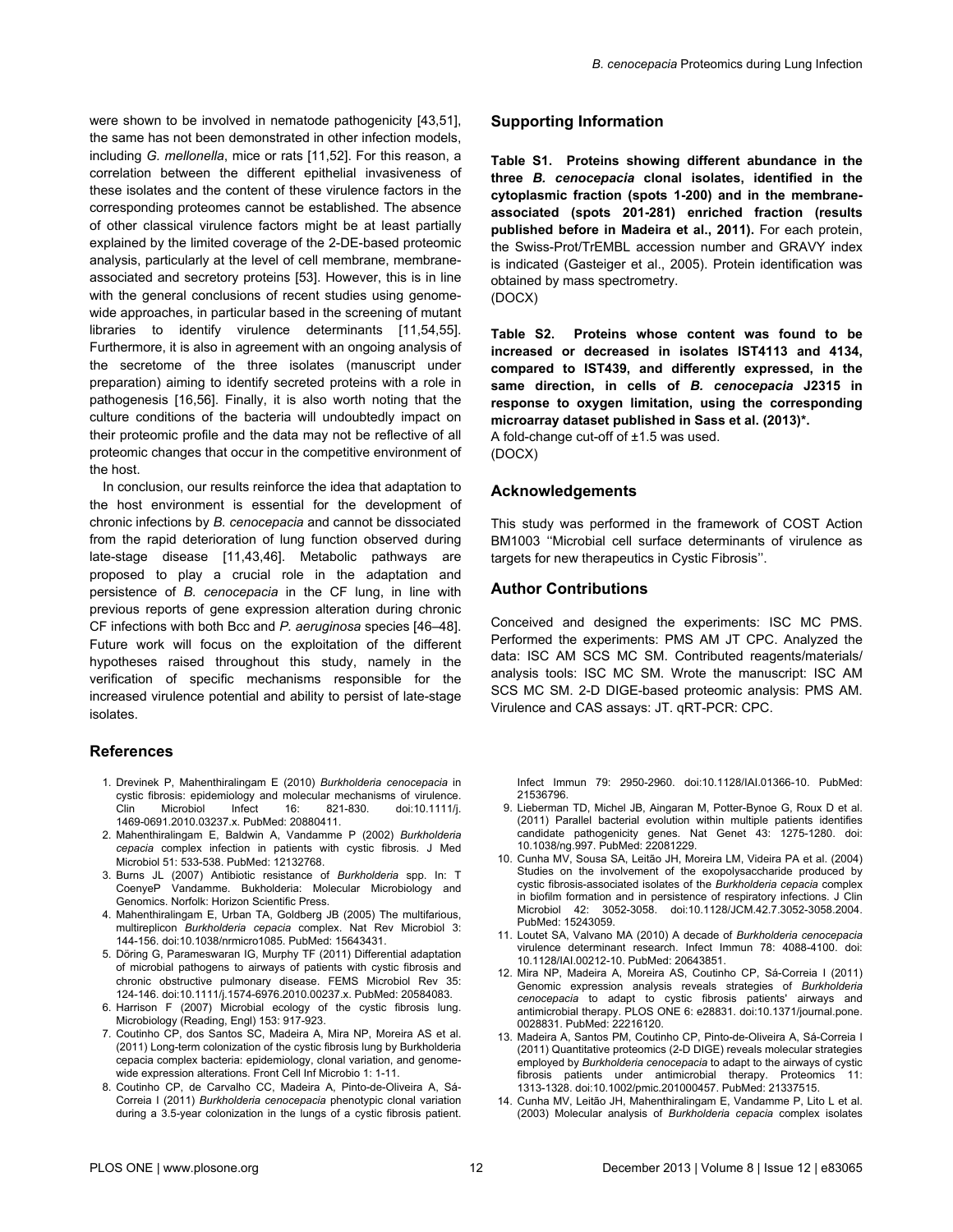<span id="page-14-0"></span>from a Portuguese cystic fibrosis center: a 7-year study. J Clin Microbiol 41: 4113-4120. doi[:10.1128/JCM.41.9.4113-4120.2003.](http://dx.doi.org/10.1128/JCM.41.9.4113-4120.2003) PubMed: [12958234.](http://www.ncbi.nlm.nih.gov/pubmed/12958234)

- 15. Richau JA, Leitão JH, Correia M, Lito L, Salgado MJ et al. (2000) Molecular typing and exopolysaccharide biosynthesis of *Burkholderia cepacia* isolates from a Portuguese cystic fibrosis center. J Clin Microbiol 38: 1651-1655. PubMed: [10747161.](http://www.ncbi.nlm.nih.gov/pubmed/10747161)
- 16. Mariappan V, Vellasamy KM, Thimma JS, Hashim OH, Vadivelu J (2010) Identification of immunogenic proteins from *Burkholderia cepacia* secretome using proteomic analysis. Vaccine 28: 1318-1324. doi:[10.1016/j.vaccine.2009.11.027](http://dx.doi.org/10.1016/j.vaccine.2009.11.027). PubMed: [19944788](http://www.ncbi.nlm.nih.gov/pubmed/19944788).
- 17. Wongtrakoongate P, Mongkoldhumrongkul N, Chaijan S, Kamchonwongpaisan S, Tungpradabkul S (2007) Comparative proteomic profiles and the potential markers between *Burkholderia pseudomallei* and *Burkholderia thailandensis*. Mol Cell Probes 21: 81-91. doi:[10.1016/j.mcp.2006.08.006.](http://dx.doi.org/10.1016/j.mcp.2006.08.006) PubMed: [17030112.](http://www.ncbi.nlm.nih.gov/pubmed/17030112)
- 18. Traverse CC, Mayo-Smith LM, Poltak SR, Cooper VS (2013) Tangled bank of experimentally evolved *Burkholderia* biofilms reflects selection during chronic infections. Proc Natl Acad Sci U S A 110: E250-E259. doi:[10.1073/pnas.1207025110](http://dx.doi.org/10.1073/pnas.1207025110). PubMed: [23271804](http://www.ncbi.nlm.nih.gov/pubmed/23271804).
- 19. Cozens AL, Yezzi MJ, Kunzelmann K, Ohrui T, Chin L et al. (1994) CFTR expression and chloride secretion in polarized immortal human bronchial epithelial cells. Am J Respir Cell Mol Biol 10: 38-47. doi: [10.1165/ajrcmb.10.1.7507342.](http://dx.doi.org/10.1165/ajrcmb.10.1.7507342) PubMed: [7507342.](http://www.ncbi.nlm.nih.gov/pubmed/7507342)
- 20. Ehrhardt C, Collnot EM, Baldes C, Becker U, Laue M et al. (2006) Towards an in vitro model of cystic fibrosis small airway epithelium: characterisation of the human bronchial epithelial cell line CFBE41o. Cell Tissue Res 323: 405-415. doi[:10.1007/s00441-005-0062-7.](http://dx.doi.org/10.1007/s00441-005-0062-7) PubMed: [16249874.](http://www.ncbi.nlm.nih.gov/pubmed/16249874)
- 21. Zeitlin PL, Lu L, Rhim J, Cutting G, Stetten G et al. (1991) A cystic fibrosis bronchial epithelial cell line: immortalization by adeno-12-SV40 infection. Am J Respir Cell Mol Biol 4: 313-319. doi[:10.1165/ajrcmb/](http://dx.doi.org/10.1165/ajrcmb/4.4.313) [4.4.313.](http://dx.doi.org/10.1165/ajrcmb/4.4.313) PubMed: [1849726](http://www.ncbi.nlm.nih.gov/pubmed/1849726).
- 22. Winsor GL, Khaira B, Van Rossum T, Lo R, Whiteside MD et al. (2008) The *Burkholderia* Genome Database: facilitating flexible queries and comparative analyses. Bioinformatics 24: 2803-2804. doi[:10.1093/](http://dx.doi.org/10.1093/bioinformatics/btn524) [bioinformatics/btn524](http://dx.doi.org/10.1093/bioinformatics/btn524). PubMed: [18842600](http://www.ncbi.nlm.nih.gov/pubmed/18842600).
- 23. Schwyn B, Neilands JB (1987) Universal chemical assay for the detection and determination of siderophores. Anal Biochem 160: 47-56. doi:[10.1016/0003-2697\(87\)90612-9.](http://dx.doi.org/10.1016/0003-2697(87)90612-9) PubMed: [2952030.](http://www.ncbi.nlm.nih.gov/pubmed/2952030)
- 24. Cunha MV, Leitão JH, Mahenthiralingam E, Vandamme P, Lito L et al. (2003) Molecular analysis of *Burkholderia cepacia* complex isolates from a Portuguese cystic fibrosis center: a 7-year study. J Clin Microbiol 41: 4113-4120. doi[:10.1128/JCM.41.9.4113-4120.2003.](http://dx.doi.org/10.1128/JCM.41.9.4113-4120.2003) PubMed: [12958234.](http://www.ncbi.nlm.nih.gov/pubmed/12958234)
- 25. Kyte J, Doolittle RF (1982) A simple method for displaying the hydropathic character of a protein. J Mol Biol 157: 105-132. doi: [10.1016/0022-2836\(82\)90515-0](http://dx.doi.org/10.1016/0022-2836(82)90515-0). PubMed: [7108955.](http://www.ncbi.nlm.nih.gov/pubmed/7108955)
- 26. Wilkins MR, Gasteiger E, Bairoch A, Sanchez JC, Williams KL et al. (1999) Protein identification and analysis tools in the ExPASy server. Methods Mol Biol 112: 531-552. PubMed: [10027275](http://www.ncbi.nlm.nih.gov/pubmed/10027275).
- 27. Nouwens AS, Cordwell SJ, Larsen MR, Molloy MP, Gillings M et al. (2000) Complementing genomics with proteomics: the membrane subproteome of *Pseudomonas aeruginosa* PAO1. Electrophoresis 21: 3797-3809. doi[:10.1002/1522-2683\(200011\)21:17.](http://dx.doi.org/10.1002/1522-2683(200011)21:17) PubMed: [11271498.](http://www.ncbi.nlm.nih.gov/pubmed/11271498)
- 28. Wilkins MR, Gasteiger E, Sanchez JC, Bairoch A, Hochstrasser DF (1998) Two-dimensional gel electrophoresis for proteome projects: the effects of protein hydrophobicity and copy number. Electrophoresis 19: 1501-1505. doi[:10.1002/elps.1150190847](http://dx.doi.org/10.1002/elps.1150190847). PubMed: [9694302](http://www.ncbi.nlm.nih.gov/pubmed/9694302).
- 29. Molloy MP (2000) Two-dimensional electrophoresis of membrane proteins using immobilized pH gradients. Anal Biochem 280: 1-10. doi: [10.1006/abio.2000.4514](http://dx.doi.org/10.1006/abio.2000.4514). PubMed: [10805514](http://www.ncbi.nlm.nih.gov/pubmed/10805514).
- 30. Drevinek P, Holden M, Ge Z, Jones A, Ketchell I et al. (2008) Gene expression changes linked to antimicrobial resistance, oxidative stress, iron depletion and retained motility are observed when *Burkholderia cenocepacia* grows in cystic fibrosis sputum. BMC Infect Dis 8: 121. doi:[10.1186/1471-2334-8-121.](http://dx.doi.org/10.1186/1471-2334-8-121) PubMed: [18801206.](http://www.ncbi.nlm.nih.gov/pubmed/18801206)
- 31. Piette J, Nyunoya H, Lusty CJ, Cunin R, Weyens G et al. (1984) DNA sequence of the *carA* gene and the control region of *carAB*: tandem promoters, respectively controlled by arginine and the pyrimidines, regulate the synthesis of carbamoyl-phosphate synthetase in *Escherichia coli* K-12. Proc Natl Acad Sci U S A 81: 4134-4138. doi: [10.1073/pnas.81.13.4134](http://dx.doi.org/10.1073/pnas.81.13.4134). PubMed: [6330744](http://www.ncbi.nlm.nih.gov/pubmed/6330744).
- 32. Köhler S, Ekaza E, Paquet JY, Walravens K, Teyssier J et al. (2002) Induction of dnaK through its native heat shock promoter is necessary for intramacrophagic replication of *Brucella suis*. Infect Immun 70: 1631-1634. doi[:10.1128/IAI.70.3.1631-1634.2002.](http://dx.doi.org/10.1128/IAI.70.3.1631-1634.2002) PubMed: [11854256.](http://www.ncbi.nlm.nih.gov/pubmed/11854256)
- 33. Nikaido H (2003) Molecular basis of bacterial outer membrane permeability revisited. Microbiol Mol Biol Rev 67: 593-656. doi[:10.1128/](http://dx.doi.org/10.1128/MMBR.67.4.593-656.2003) [MMBR.67.4.593-656.2003.](http://dx.doi.org/10.1128/MMBR.67.4.593-656.2003) PubMed: [14665678.](http://www.ncbi.nlm.nih.gov/pubmed/14665678)
- 34. Malinverni JC, Werner J, Kim S, Sklar JG, Kahne D et al. (2006) YfiO stabilizes the YaeT complex and is essential for outer membrane protein assembly in *Escherichia coli*. Mol Microbiol 61: 151-164. doi: [10.1111/j.1365-2958.2006.05211.x](http://dx.doi.org/10.1111/j.1365-2958.2006.05211.x). PubMed: [16824102](http://www.ncbi.nlm.nih.gov/pubmed/16824102).
- 35. Agnoli K, Lowe CA, Farmer KL, Husnain SI, Thomas MS (2006) The ornibactin biosynthesis and transport genes of *Burkholderia cenocepacia* are regulated by an extracytoplasmic function s Factor which is a part of the Fur regulon. J Bacteriol 188: 3631-3644. doi: [10.1128/JB.188.10.3631-3644.2006](http://dx.doi.org/10.1128/JB.188.10.3631-3644.2006). PubMed: [16672617](http://www.ncbi.nlm.nih.gov/pubmed/16672617).
- 36. Bevivino A, Pirone L, Pilkington R, Cifani N, Dalmastri C et al. (2012) Interaction of environmental *Burkholderia cenocepacia* strains with cystic fibrosis and non-cystic fibrosis bronchial epithelial cells *in vitro*. Microbiology 158: 1325-1333. doi:[10.1099/mic.0.056986-0](http://dx.doi.org/10.1099/mic.0.056986-0). PubMed: [22322958.](http://www.ncbi.nlm.nih.gov/pubmed/22322958)
- 37. Pier GB, Grout M, Zaidi TS (1997) Cystic fibrosis transmembrane conductance regulator is an epithelial cell receptor for clearance of *Pseudomonas aeruginosa* from the lung. Proc Natl Acad Sci U S A 94: 12088-12093. doi:[10.1073/pnas.94.22.12088](http://dx.doi.org/10.1073/pnas.94.22.12088). PubMed: [9342367](http://www.ncbi.nlm.nih.gov/pubmed/9342367).
- 38. Cieri MV, Mayer-Hamblett N, Griffith A, Burns JL (2002) Correlation between an *in vitro* invasion assay and a murine model of *Burkholderia cepacia* lung infection. Infect Immun 70: 1081-1086. doi:[10.1128/IAI.](http://dx.doi.org/10.1128/IAI.70.3.1081-1086.2002) [70.3.1081-1086.2002](http://dx.doi.org/10.1128/IAI.70.3.1081-1086.2002). PubMed: [11854186](http://www.ncbi.nlm.nih.gov/pubmed/11854186).
- 39. Hesterkamp T, Hauser S, Lutcke H, Bukau B (1996) *Escherichia coli* trigger factor is a prolyl isomerase that associates with nascent polypeptide chains. Proc Natl Acad Sci U S A 93: 4437-4441. doi: [10.1073/pnas.93.9.4437](http://dx.doi.org/10.1073/pnas.93.9.4437). PubMed: [8633085](http://www.ncbi.nlm.nih.gov/pubmed/8633085).
- 40. Doyle SM, Hoskins JR, Wickner S (2007) Collaboration between the ClpB AAA<sup>+</sup> remodeling protein and the DnaK chaperone system. Proc Natl Acad Sci U S A 104: 11138-11144. doi[:10.1073/pnas.0703980104](http://dx.doi.org/10.1073/pnas.0703980104). PubMed: [17545305.](http://www.ncbi.nlm.nih.gov/pubmed/17545305)
- 41. Mayhew M, Silva AC, Martin J, Erdjument-Bromage H, Tempst P et al. (1996) Protein folding in the central cavity of the GroEL-GroES chaperonin complex. Nature 379: 420-426. doi[:10.1038/379420a0](http://dx.doi.org/10.1038/379420a0). PubMed: [8559246.](http://www.ncbi.nlm.nih.gov/pubmed/8559246)
- 42. Foti JJ, Devadoss B, Winkler JA, Collins JJ, Walker GC (2012) Oxidation of the guanine nucleotide pool underlies cell death by bactericidal antibiotics. Science 336: 315-319. doi[:10.1126/science.](http://dx.doi.org/10.1126/science.1219192) [1219192.](http://dx.doi.org/10.1126/science.1219192) PubMed: [22517853.](http://www.ncbi.nlm.nih.gov/pubmed/22517853)
- 43. Schwager S, Agnoli K, Kothe M, Feldmann F, Givskov M et al. (2013) Identification of *Burkholderia cenocepacia* Strain H111 virulence factors using nonmammalian infection hosts. Infect Immun 81: 143-153. doi: [10.1128/IAI.00768-12.](http://dx.doi.org/10.1128/IAI.00768-12) PubMed: [23090963.](http://www.ncbi.nlm.nih.gov/pubmed/23090963)
- 44. Samant S, Lee H, Ghassemi M, Chen J, Cook JL et al. (2008) Nucleotide biosynthesis is critical for growth of bacteria in human blood. PLOS Pathog 4: e37. doi:[10.1371/journal.ppat.0040037.](http://dx.doi.org/10.1371/journal.ppat.0040037) PubMed: [18282099.](http://www.ncbi.nlm.nih.gov/pubmed/18282099)
- 45. Ratledge C, Dover LG (2000) Iron metabolism in pathogenic bacteria. Annu Rev Microbiol 54: 881-941. doi:[10.1146/annurev.micro.54.1.881](http://dx.doi.org/10.1146/annurev.micro.54.1.881). PubMed: [11018148.](http://www.ncbi.nlm.nih.gov/pubmed/11018148)
- 46. Tolman JS, Valvano MA (2012) Global changes in gene expression by the opportunistic pathogen Burkholderia cenocepacia in response to internalization by murine macrophages. BMC Genomics 13: 63. doi: [10.1186/1471-2164-13-63](http://dx.doi.org/10.1186/1471-2164-13-63). PubMed: [22321740](http://www.ncbi.nlm.nih.gov/pubmed/22321740).
- 47. Oberhardt MA, Goldberg JB, Hogardt M, Papin JA (2010) Metabolic network analysis of *Pseudomonas aeruginosa* during chronic cystic fibrosis lung infection. J Bacteriol 192: 5534-5548. doi:[10.1128/JB.](http://dx.doi.org/10.1128/JB.00900-10) [00900-10](http://dx.doi.org/10.1128/JB.00900-10). PubMed: [20709898](http://www.ncbi.nlm.nih.gov/pubmed/20709898).
- 48. Hoboth C, Hoffmann R, Eichner A, Henke C, Schmoldt S et al. (2009) Dynamics of adaptive microevolution of hypermutable *Pseudomonas aeruginosa* during chronic pulmonary infection in patients with cystic fibrosis. J Infect Dis 200: 118-130. doi:[10.1086/599360.](http://dx.doi.org/10.1086/599360) PubMed: [19459782.](http://www.ncbi.nlm.nih.gov/pubmed/19459782)
- 49. Sass AM, Schmerk C, Agnoli K, Norville PJ, Eberl L, et al. (2013) The unexpected discovery of a novel low-oxygen-activated locus for the anoxic persistence of *Burkholderia cenocepacia*. Isme J
- 50. Lieberman TD, Michel JB, Aingaran M, Potter-Bynoe G, Roux D et al. (2011) Parallel bacterial evolution within multiple patients identifies candidate pathogenicity genes. Nat Genet 43: 1275-1280. doi: [10.1038/ng.997](http://dx.doi.org/10.1038/ng.997). PubMed: [22081229](http://www.ncbi.nlm.nih.gov/pubmed/22081229).
- 51. Huber B, Feldmann F, Kothe M, Vandamme P, Wopperer J et al. (2004) Identification of a novel virulence factor in *Burkholderia cenocepacia* H111 required for efficient slow killing of *Caenorhabditis elegans*. Infect Immun 72: 7220-7230. doi:[10.1128/IAI.](http://dx.doi.org/10.1128/IAI.72.12.7220-7230.2004) [72.12.7220-7230.2004.](http://dx.doi.org/10.1128/IAI.72.12.7220-7230.2004) PubMed: [15557647.](http://www.ncbi.nlm.nih.gov/pubmed/15557647)
- 52. Uehlinger S, Schwager S, Bernier SP, Riedel K, Nguyen DT et al. (2009) Identification of specific and universal virulence factors in